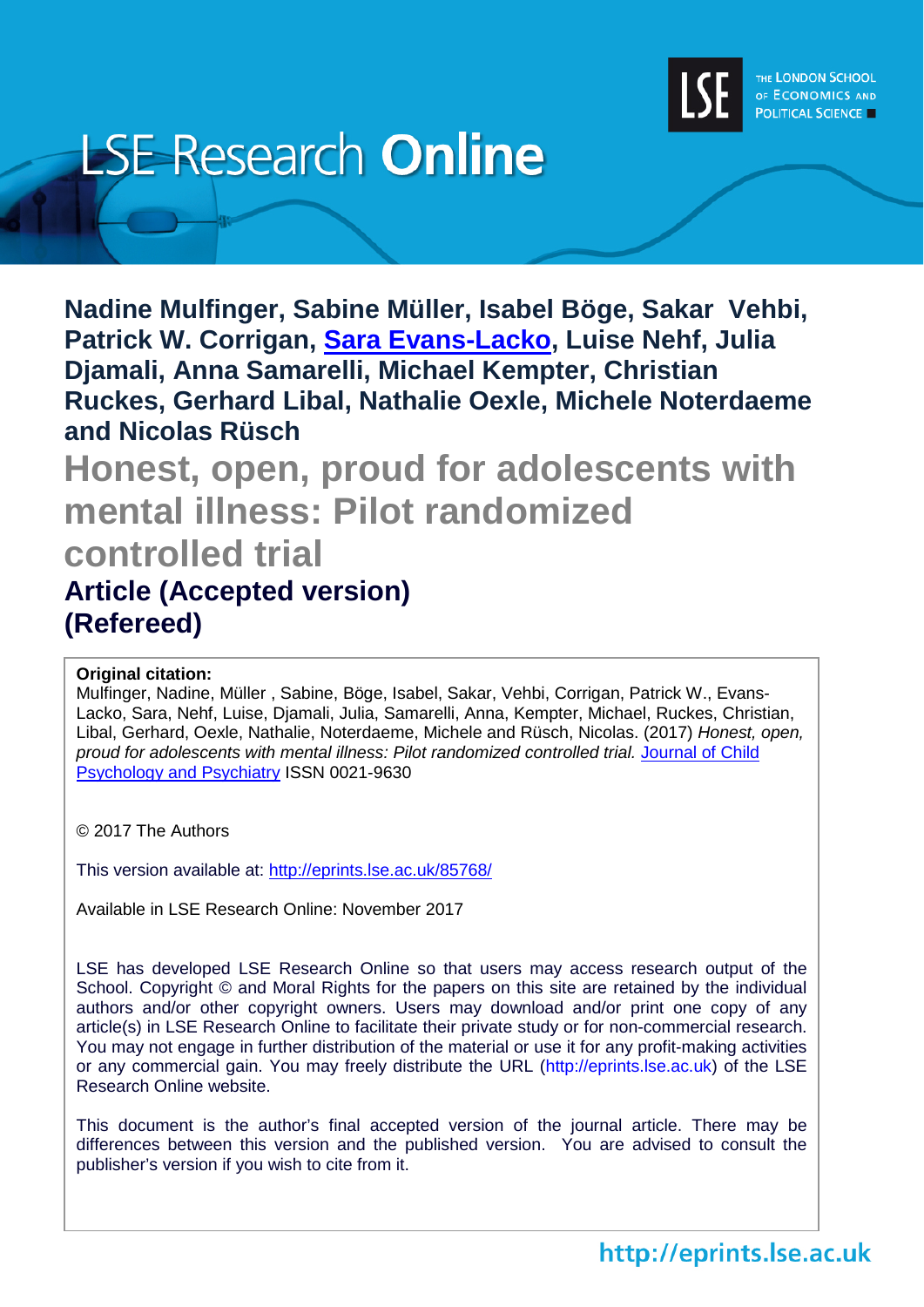Honest, Open, Proud for adolescents with mental illness:

# Pilot randomized controlled trial

Nadine Mulfinger<sup>1</sup>, Sabine Müller<sup>2</sup>, Isabel Böge<sup>3</sup>, Vehbi Sakar<sup>4</sup>, Patrick W. Corrigan<sup>5</sup>,

Sara Evans-Lacko<sup>6</sup>, Luise Nehf<sup>1</sup>, Julia Djamali<sup>1</sup>, Anna Samarelli<sup>1</sup>, Michael Kempter<sup>4</sup>,

Christian Ruckes<sup>7</sup>, Gerhard Libal<sup>8</sup>, Nathalie Oexle<sup>1</sup>, Michele Noterdaeme<sup>4</sup>, Nicolas Rüsch<sup>1</sup>

<sup>1</sup> Department of Psychiatry II, Ulm University and BKH Günzburg, Germany

<sup>2</sup> Department of Child and Adolescent Psychiatry, University Hospital Ulm, Germany

<sup>3</sup> Department of Child and Adolescent Psychiatry, Centre for Psychiatry Ravensburg-Weissenau, Germany

<sup>4</sup> Department of Child and Adolescent Psychiatry, Josefinum, Augsburg, Germany

<sup>5</sup> Illinois Institute of Technology, Chicago, USA

<sup>6</sup> London School of Economics and Political Science, London, UK

7 Interdisciplinary Centre for Clinical Trials (IZKS), Mainz, Germany

<sup>8</sup> Independent Child and Adolescent Psychiatry Outpatient Practice, Ulm, Germany

Running head: HOP for adolescents

Word count text (incl. title page, abstract, references, tables, figures): 5984 Word count Abstract (incl. key words and abbrev.): 299 Number of Figures: 2; Number of Tables: 2; combined total of pages: 5 Number of Online Tables: 3; Number of Online Figures: 0

*Journal of Child Psychology and Psychiatry* (in press)

Conflict of Interest: None by any author.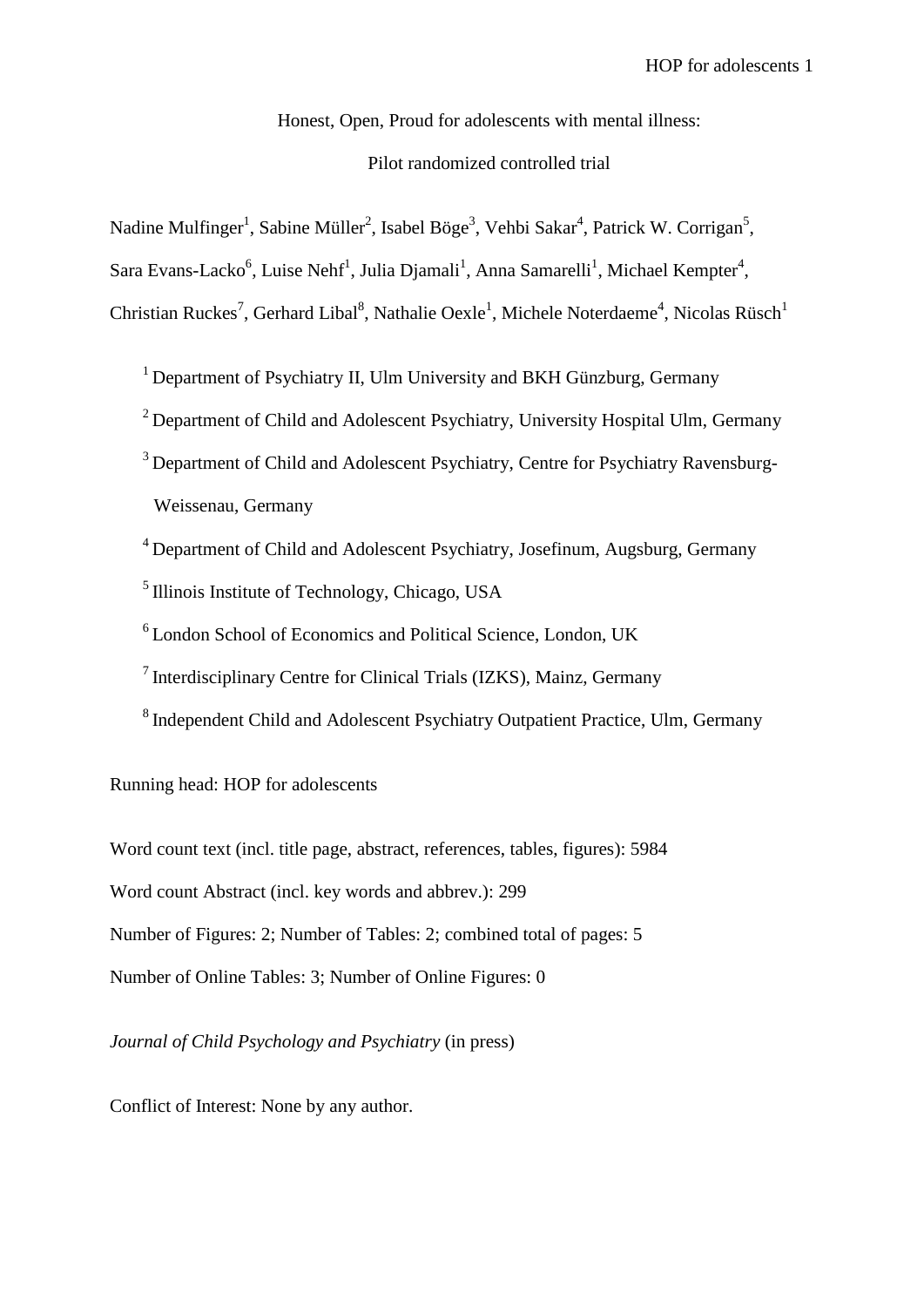HOP for adolescents 2

#### **Abstract**

**Background:** Due to public stigma or self-stigma and shame, many adolescents with mental illness (MI) struggle with the decision whether to disclose their MI to others. Both disclosure and non-disclosure are associated with risks and benefits. Honest, Open, Proud (HOP) is a peer-led group program that supports participants with disclosure decisions in order to reduce stigma's impact. Previously, HOP had only been evaluated among adults with MI.

**Methods:** This two-arm pilot randomized controlled trial included 98 adolescents with MI. Participants were randomly assigned to HOP and treatment as usual (TAU) or to TAU alone. Outcomes were assessed pre (T0/baseline), post (T1/after the HOP program) and at 3-week follow-up (T2/six weeks after T0). Primary endpoints were stigma stress at T1 and quality of life at T2. Secondary outcomes included self-stigma, disclosure-related distress, empowerment, help-seeking intentions, recovery, and depressive symptoms. The trial is registered on ClinicalTrials (NCT02751229; http://www.clinicaltrials.gov).

**Results:** Compared to TAU, adolescents in the HOP program showed significantly reduced stigma stress at T1 (d=0.92, p<.001) and increased quality of life at T2 (d=0.60, p=.004). In a longitudinal mediation model, the latter effect was fully mediated by stigma stress reduction at T1. HOP further showed significant positive effects on self-stigma, disclosure-related distress, secrecy, help-seeking intentions, attitudes to disclosure, recovery and depressive symptoms. Effects at T1 remained stable or improved further at follow-up. In a limited economic evaluation HOP was cost-efficient in relation to gains in quality of life.

**Conclusions:** As HOP is a compact three-session program and showed positive effects on stigma and disclosure variables as well as on symptoms and quality of life, it could help to reduce stigma's negative impact among adolescents with MI.

**Keywords:** Randomized controlled trial; adolescents; mental illness; Honest, Open, Proud; Coming Out Proud; disclosure; secrecy

**Abbreviations:** HOP - Honest, Open, Proud; MI - Mental illness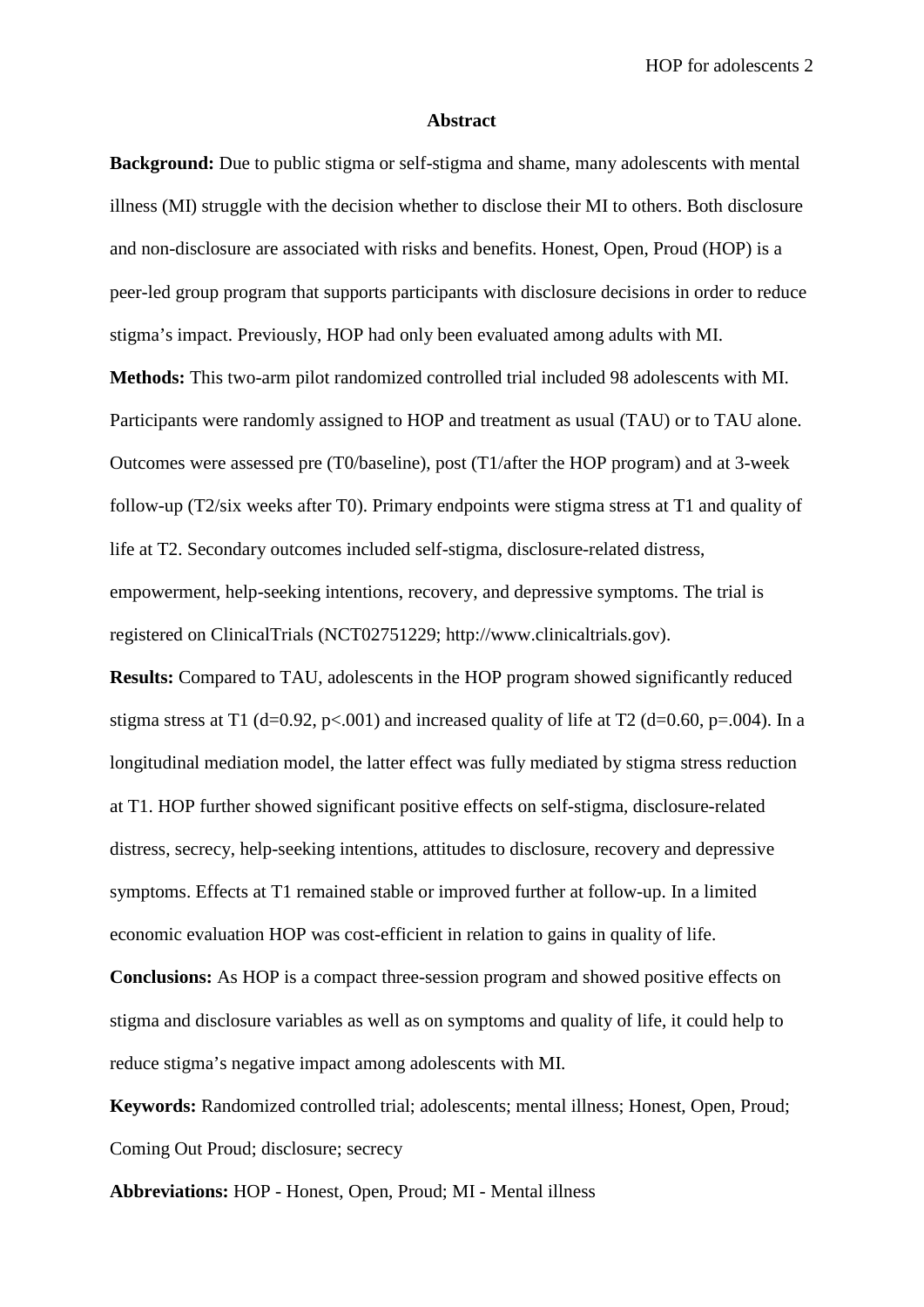HOP for adolescents 3

# **Introduction**

Adolescents with mental illness (MI) often experience stigma and discrimination which can have a severe impact on long-term clinical, social and vocational functioning (Kaushik, Kostaki, & Kyriakopoulos, 2016; Patel, Flisher, Hetrick, & McGorry, 2007). Unlike other stigmatized characteristics, MI is often invisible. Therefore many adolescents with MI struggle with the decision whether to disclose their condition to others. Disclosure may lead to labeling and discrimination, on the other hand it can offer opportunities for social support, facilitate help-seeking, increase authenticity and decrease the stress associated with secrecy (Pachankis, 2007). Given the consequences and irreversibility of disclosure, this can be a challenging decision and individuals may weigh the pros and cons differently. Honest, Open, Proud (HOP) is a peer-led group program that supports participants with MI in their disclosure decisions. HOP has so far only been evaluated in two RCTs among adults with MI (Corrigan et al., 2015; Rüsch, Abbruzzese et al., 2014), and both showed positive effects on stigma-related stress.

The concept of stigma stress is based on stress-coping models of stigma (Lazarus & Folkman, 1984). It occurs when stigmatized individuals feel that stigma-related harm exceeds their coping resources (Rüsch et al., 2009). If, on the other hand, people feel confident to cope with stigma, their level of stigma stress will be low. As disclosure decisions as well as stigma itself can be stressful and HOP supports participants in these domains, stigma stress is a plausible proximal outcome of HOP as evidenced by the above-mentioned RCTs. Noninterventional studies among adolescents and adults with MI showed consistent negative associations of stigma stress with quality of life and other aspects of well-being (Rüsch, Müller, Heekeren et al., 2014; Rüsch, Müller, Lay et al., 2014). We therefore expected that stigma stress reductions would lead to improved quality of life over time as a distal outcome.

We conducted this pilot RCT to examine HOP's efficacy to reduce the impact of mental illness stigma on adolescents with MI and investigated the economic impact of the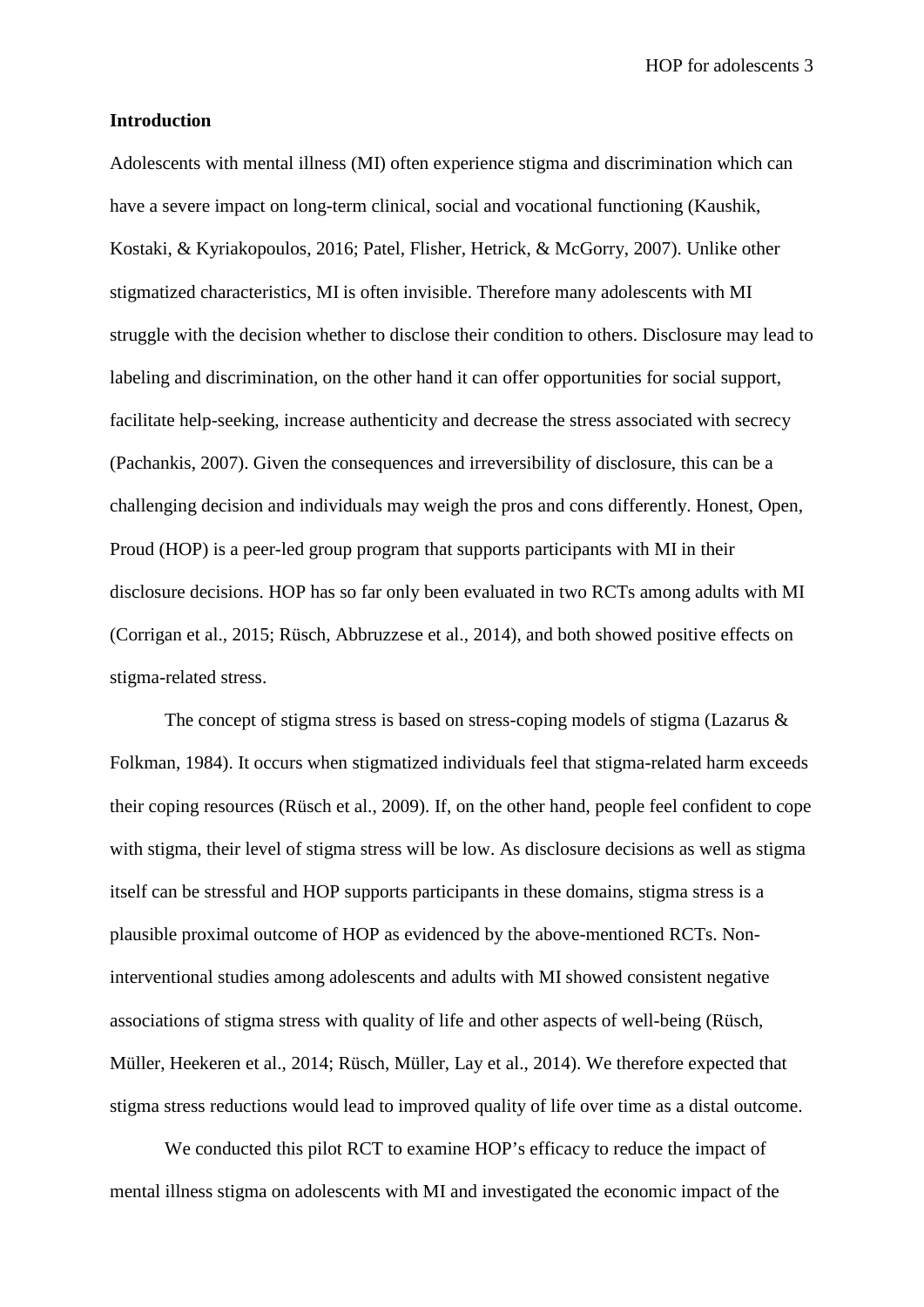program in relation to mental health service use and quality of life outcomes. As two primary outcomes, compared to the control group we expected HOP to reduce short-term stigma stress after the 3-week program (T1); and to improve mid-term quality of life after the 3-week follow-up period (T2). As secondary outcomes, we expected improvements in other stigmaand disclosure-related and clinical outcomes after the intervention and at follow-up.

#### **Methods**

#### *Trial design and participants*

In this two-arm 1:1-RCT, participants were randomly assigned to HOP, combined with treatment as usual (TAU), or to a control group that received only TAU. Participants were recruited from three Departments of Child and Adolescent Psychiatry (Ulm, Augsburg, Ravensburg-Weissenau) in southern Germany between May 2016 and February 2017. All departments had inpatient wards, day clinics and outpatient clinics. As the recruitment of participants from the three outpatient clinics was not sufficient, an independent child and adolescent psychiatry outpatient practice in Ulm was added as recruitment site. This practice treats adolescents comparable in illness severity and sociodemographic variables to other outpatient settings and mainly with attention deficit, conduct, anxiety or affective disorders. About one in four has a history of psychiatric inpatient treatment and access does not depend on the type of health insurance.

Inclusion criteria for all participants were: at least one self-reported current axis-I or axis-II disorder according to ICD-10 (WHO, 2010) in response to a list of major diagnostic categories; age 13 to 18; ability to provide written informed consent; fluent German language skills; and at least a moderate level of self-reported disclosure-related distress (≥4 for 'In general, how distressed or worried are you in terms of secrecy or disclosure of your mental illness to others?', rated from 1/not at all to 7/very much). Exclusion criteria were intellectual disability; organic disorder; or diagnosis of only a substance- or alcohol-related disorder,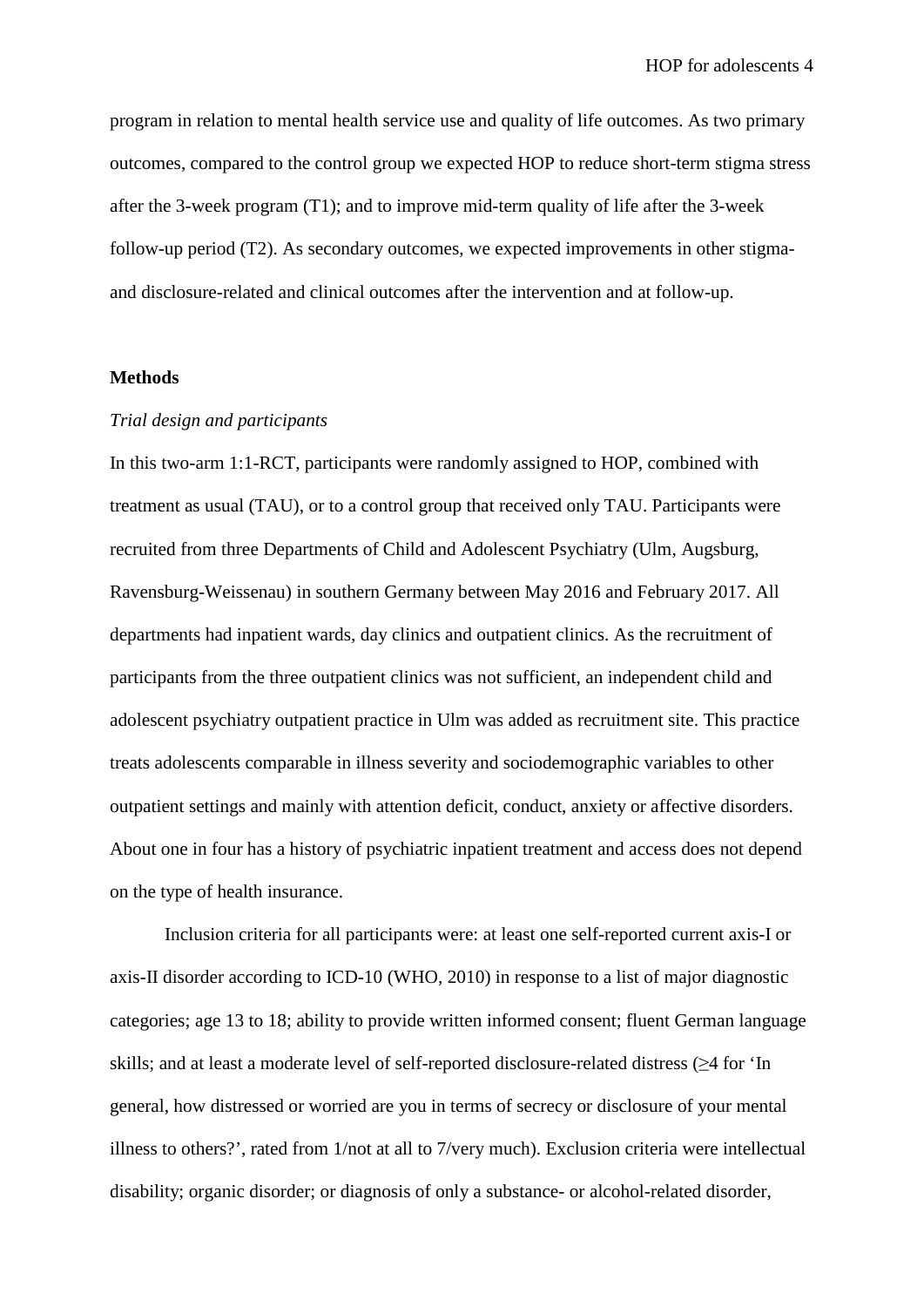without non-substance related current psychiatric comorbidity, since disclosure of these disorders is not a topic specifically discussed in the HOP program. The trial was approved by the ethics committees of Ulm University and of the regional college of physicians. Parents or legal guardians as well as adolescents provided written informed consent after being fully informed about study procedures. Before including the first participants, the trial was registered on ClinicalTrials (NCT02751229; [www.clinicaltrials.gov\)](http://www.clinicaltrials.gov/).

#### *Sample size*

Prior to this study, there were neither data on HOP's efficacy among adolescents nor data on HOP in inpatient settings. Furthermore, the HOP version for adolescents differs from the program for adults that was evaluated in previous RCTs. Based on a power of 80% to detect an effect on at least one endpoint, alphas of 0.025, and two primary endpoints with an expected correlation of  $r=-0.3$  (unpublished data), 100 participants were sufficient to detect medium effect sizes of d=0.5 on stigma stress, similar to effects on stigma stress in a previous adult HOP RCT (Rüsch, Abbruzzese et al., 2014), and d=0.4 on quality of life.

#### *Randomization*

After completing the baseline assessment (T0), participants were randomly assigned to the intervention (HOP+TAU) or the control group (TAU alone) by block randomization separately for each study center. Randomization lists and closed envelopes were generated by the Institute of Epidemiology and Medical Biometry, University of Ulm, Germany. Blinding of participants was not feasible, and research staff were not blinded as outcomes were assessed by self-report. To reduce the risk of contamination between trial arms, HOP participants were asked not to share HOP materials with control group participants.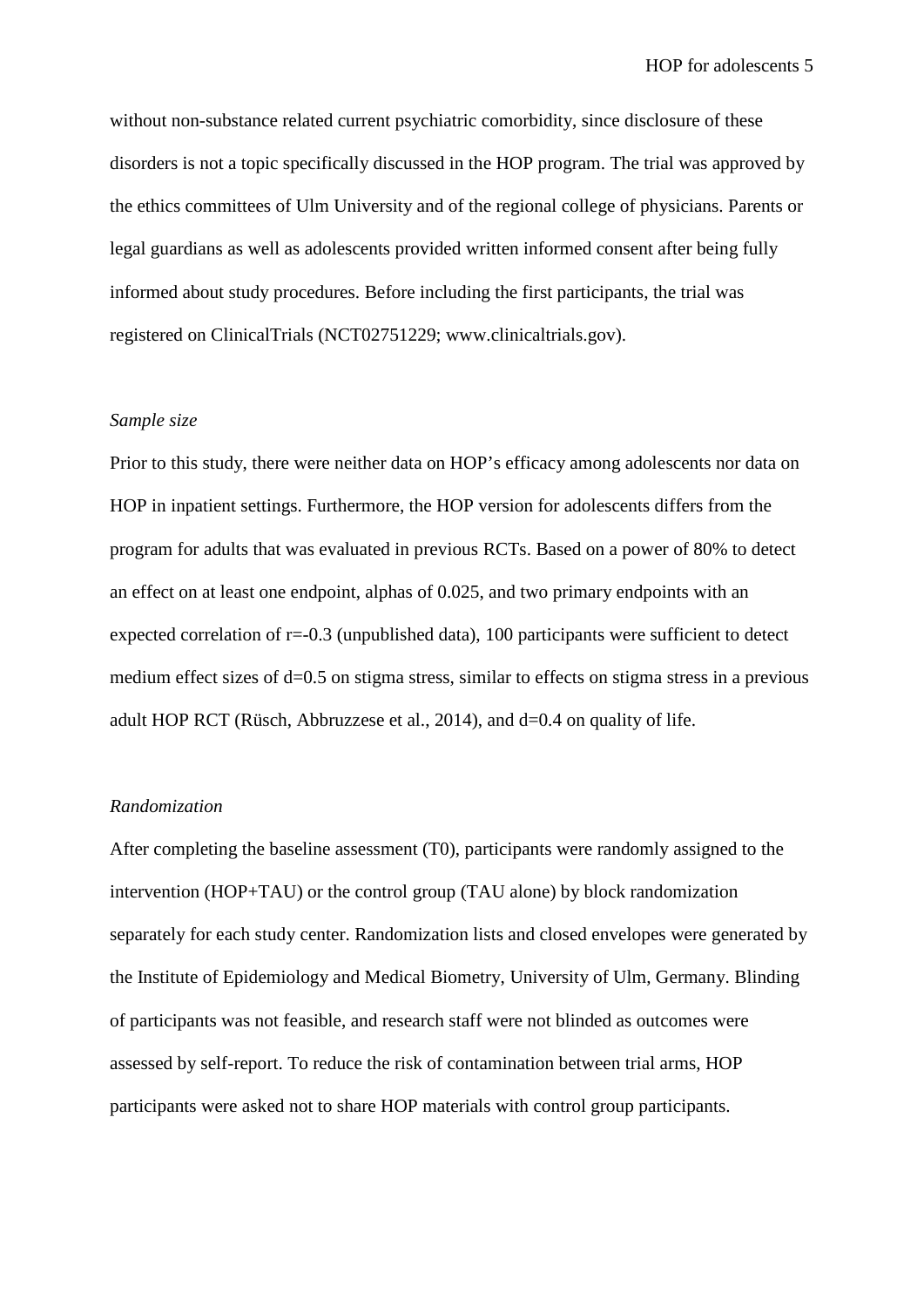HOP for adolescents 6

#### *HOP Intervention*

HOP's goal is to support participants with the decision whether to disclose their MI in different settings. HOP was developed by Corrigan and colleagues based on a previous book (Corrigan & Lundin, 2001). It was previously known as 'Coming Out Proud' and is now called 'Honest Open Proud' (www.comingoutproudprogram.org). Originally it was developed for adults with MI. Sue McKenzie, Suzette Urbashich, WISE Wisconsin (https://wisewisconsin.org/), and Patrick W. Corrigan adapted HOP for adolescents with MI in the US. Following consultations with German peers and service users and based on the results of our focus group study among German adolescents with MI on disclosure (Mulfinger et al, submitted for publication), we translated and adapted the HOP adolescent version for the German context and added vignettes about disclosure and social media.

As disclosure decisions depend on the setting and are very individual, HOP discusses levels of disclosure, settings of disclosure and how to choose persons to disclose to. It is not HOP's aim to push participants towards disclosure, but to empower them to make their own decision. HOP is a peer-led group program that covers five themes; (i) Beliefs: Starting with stories of adolescents in the workbook, participants explore attitudes about having a MI and ways to challenge self-stigmatizing beliefs; (ii) Pros and Cons of Disclosure: Participants discuss short-term and long-term risks and benefits of (non-)disclosure in different settings, levels of disclosure and disclosure via social media; (iii) The right person: Participants learn how to find people that are good to disclose to and how to test them out before a potential disclosure, anticipating responses of others to one's disclosure; (iv) Telling one's story: After reading first-person accounts in the workbook, participants practice how to tell their story, if they decide to do so, and how to identify peers who could support them; and (v) the role of solidarity and peer support, a summary of lessons learnt during the program and next steps. Lessons are structured by vignettes, first-person accounts, worksheets, tables and role plays.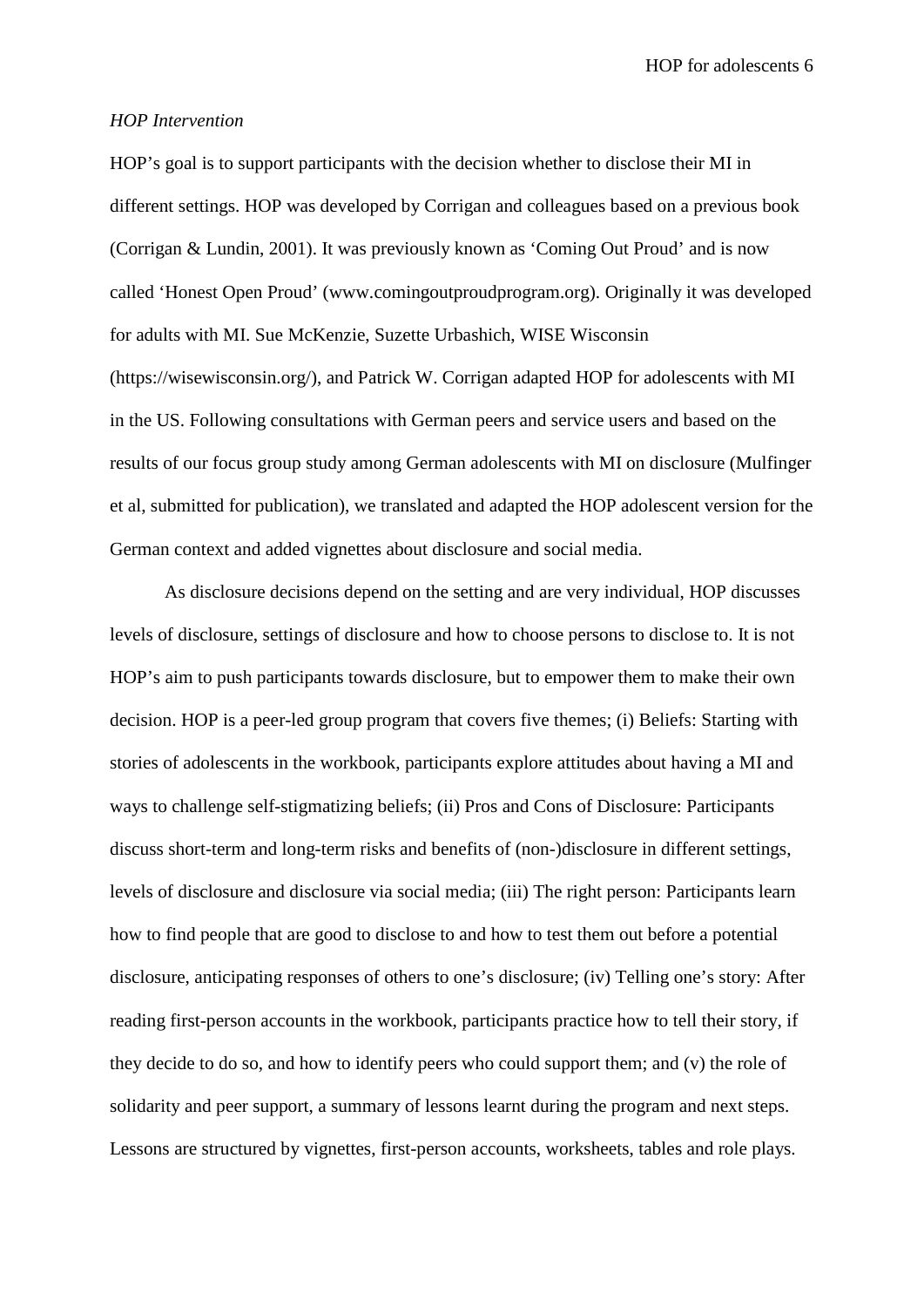HOP was conducted in three two-hour sessions during a three-week period. In previous HOP RCTs among adults with MI, two peers with lived experience of MI facilitated the groups. Due to the adolescent participants and the predominantly inpatient setting in this study, groups were facilitated by a young adult peer with lived experience of MI and a young mental health professional. Before recruitment onset, peer and professional group facilitators attended a HOP training conducted by NR and NM. Prior to the RCT, all facilitators ran at least one HOP practice group. Manual fidelity in the practice groups was >80%.

#### *Fidelity*

In order to check manual fidelity, a checklist covering the HOP workbook content was adapted from a previously used HOP fidelity scale (Rüsch, Abbruzzese et al., 2014). One research assistant was present in every session and completed the fidelity checklist. Fidelity was high with 87-98% for lesson one, 86-97% for lesson two, and 79-85% for lesson three. Mean fidelity across sessions and sites was 89%.

#### *Measures*

Outcomes were measured at three timepoints: baseline (Pre/T0); immediately following the intervention, or three weeks after baseline for TAU-only participants (Post/T1); and 6 weeks after baseline (Follow-up/T2). We assessed two primary endpoints as defined a priori in the study protocol: Stigma stress reduction as proximal outcome at T1, and quality of life as distal outcome at T2. Stigma-stress was assessed by the 8-item Stigma Stress Scale (Rüsch et al., 2009). Four items measured the primary appraisal of stigma as harmful (alphas in our study 0.90/0.93/0.92 for T0/T1/T2) and four items the secondary appraisal of perceived resources to cope with stigma-related harm (alphas 0.70/0.77/0.89). All items were rated from 1 to 7, higher mean scores indicating more harm or more coping resources. A stigma stress score was computed by subtracting perceived resources from perceived harm, with higher difference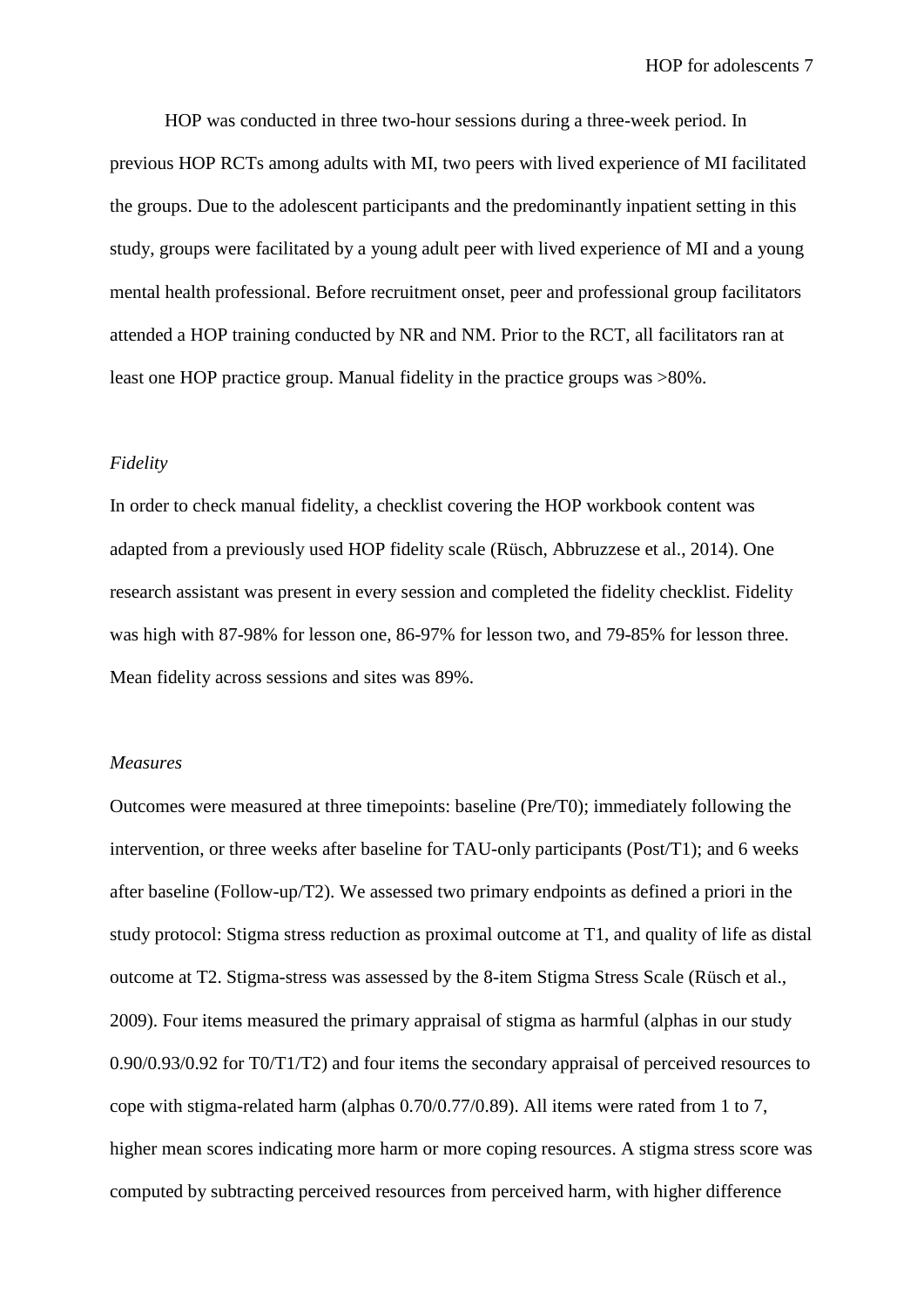scores (range -6 to +6) indicating more stigma-stress. Health-related quality of life was measured with the KIDSCREEN-10 index (Ravens-Sieberer et al., 2010), with higher sum scores (range 10 to 50) indicating better quality of life (alphas 0.80/0.85/0.79).

Secondary outcomes included empowerment as measured by the 9-item Self-Esteem and the 4-item Optimism subscales of the Empowerment Scale (Rogers, Chamberlin, Ellison, & Crean, 1997), with higher mean scores from 1 to 4 indicating stronger empowerment (alphas 0.91/0.93/0.91 and 0.56/0.73/0.77). Disclosure-related distress was examined by the above-mentioned screening item (Rüsch, Abbruzzese et al., 2014). Two items assessed attitudes towards disclosure in one's personal or educational/professional environment, respectively ('In general, how comfortable would you feel talking to a friend or family member [item 1; '... to a teacher or employer ...' in item 2] about your mental health, for example, telling them you have a mental health diagnosis and how it affects you?', from 1/not at all to 7/very much). Hopelessness was examined with the 4-item brief version of Beck's Hopelessness Scale (Yip & Cheung, 2006), with higher sum scores from 4 to 24 equaling more hopelessness (alphas 0.85/0.81/0.78). Self-stigma was assessed by two measures. First, the 10-item Internalized Stigma of Mental Illness Inventory-Short Form (ISMI; Boyd, Otilingam, & Deforge, 2014) is a broad measure that includes experienced discrimination and social withdrawal, with higher mean scores between 1 and 4 indicating more self-stigma (alphas 0.80/0.76/0.80). Second, the 5-item self-concurrence/apply subscale of the Self-Stigma of Mental Illness Scale-Short Form (SSMIS; Corrigan et al., 2012) assessed whether respondents applied negative stereotypes to themselves (alphas 0.70/0.75/0.81), higher sum scores from 5 to 45 equaling more self-stigma.

Participants reported intentions to seek help for mental health problems from different sources in the General Help Seeking Questionnaire (Wilson, Deane, Ciarrochi, & Rickwood, 2005), from 1/extremely unlikely to 7/extremely likely. Based on a factor analysis of helpseeking intentions in an unrelated study (Waldmann et al., in preparation), we averaged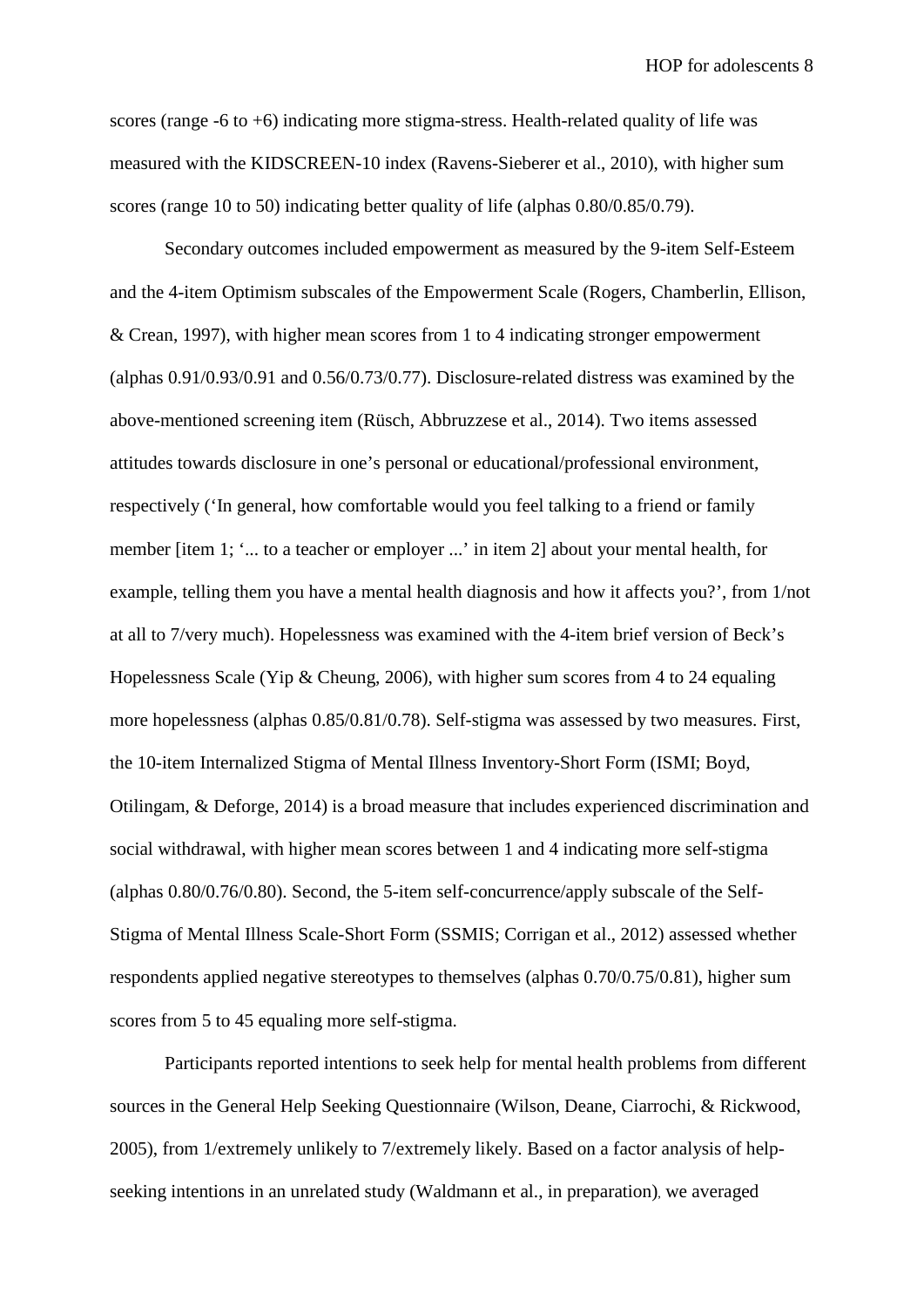intentions to seek help from family/friends (items 1-4) and from professionals (items 5, 7, 10). Recovery was examined by the 4-item Self-Identified Stage of Recovery Scale (Andresen, Caputi, & Oades, 2010), higher sum scores from 4 to 24 indicating better recovery (alphas 0.74/0.75/0.73). Secrecy and social withdrawal were assessed using Link's Stigma Coping Orientation Scales (Link, Mirotznik, & Cullen, 1991), with higher mean scores from 1 to 6 equaling more secrecy or withdrawal (alphas for 5 secrecy items 0.64/0.72/0.81; for 7 social withdrawal items 0.74/0.77/0.74). Depressive symptoms were assessed using the 15-item German version of the Center for Epidemiologic Studies-Depression Scale (Meyer & Hautzinger, 2001), with higher sum scores (range 0 to 45) indicating more depressive symptoms (alphas 0.83/0.83/0.83). At T1, HOP participants responded to an open-ended question what they liked or disliked about HOP and themes were summarized.

# *Statistical analyses*

Baseline characteristics of dropouts ( $n=22$ ) versus completers ( $n=76$ ) after six weeks were compared using t-tests or chi-square tests. We analyzed intervention effects first by intentionto-treat (ITT) analysis and a linear mixed model for repeated measures (MMRM; Ashbeck & Bell, 2016; Davis, 2014); and second by available case analysis using ANCOVAs. With two primary endpoints, we corrected the significance level for both to  $p<0.025$ . All other analyses were exploratory with  $p<0.05$ .

Our MMRM analysis used a restricted maximum likelihood (REML)-based repeatedmeasures approach. The analyses included the fixed, categorical effects of group, time point of measurement, and group-by-timepoint interaction as well as the fixed covariates of baseline score and center. An unstructured (co)variance structure shared across treatment groups was used to model the within-patient errors. The Kenward-Roger approximation was used to estimate denominator degrees of freedom and adjust standard errors. Analyses were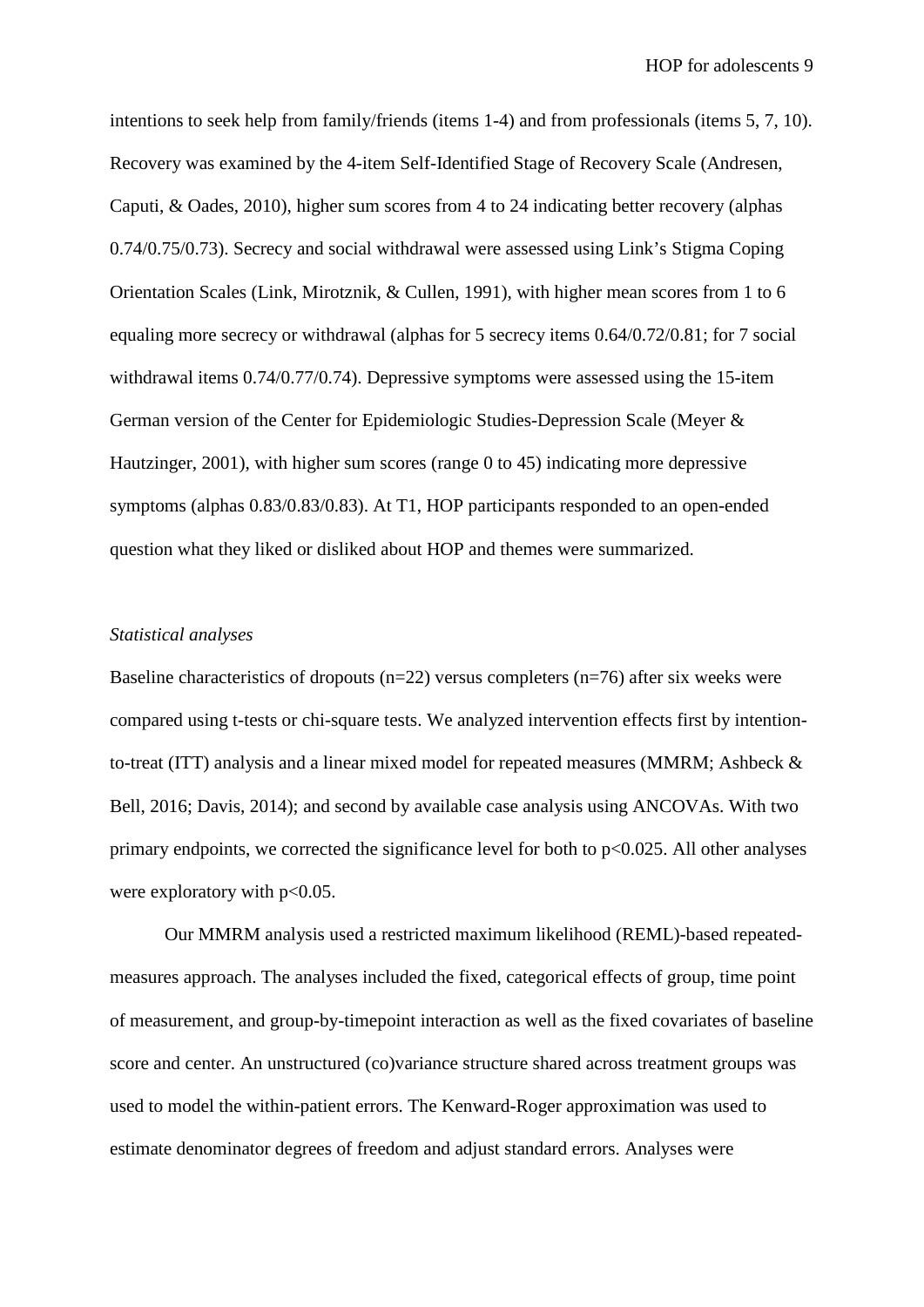implemented with SAS PROC MIXED. Effect size d was calculated by dividing MMRM estimated group differences by the pooled standard deviation at baseline for each outcome.

For ANCOVAs we used all available data which is more conservative than a perprotocol analysis because participants who had been randomized to HOP but had not participated in all sessions were included (Figure 1). Intervention effects were tested using group as between- and time as within-subject factors; the baseline value of the respective outcome and center/site were used as covariates. Effect size estimates are provided as partial η², with η² of 0.10 or 0.25 indicating medium or large effect sizes (Vacha-Haase & Thompson, 2004).

The hypothesized longitudinal mediation model of intervention effects on the two primary endpoints was tested using structural equation modeling within R version 3.3.3 (lavaan library; Figure 2). Changes in stigma stress from Pre/T0 to Post/T1 (T0-T1, difference scores >0 indicating decreased stigma stress) as well as changes in quality of life from T0 to T2 (T2-T0, differences >0 indicating increased quality of life) were calculated. Missing data were accounted for by Full Information Maximum Likelihood estimation, and bootstrapping ensured robust standard errors (bootstrap replications=1000).

To contextualize HOP outcomes in relation to program costs, we performed a limited threshold analysis, first to estimate the value of mental health service use which would need to be reduced for HOP to be economically efficient from a healthcare perspective and second to contextualize the quality of life outcomes. We estimated Quality Adjusted Life Years (QALYs) by mapping the KIDSCREEN-10 responses onto CHU9D utility scores using the algorithm recommended by Chen and colleagues (2014).

#### **Results**

#### *Recruitment, assessment and baseline characteristics*

In total, we contacted 160 participants of whom 98 were included and randomized. With a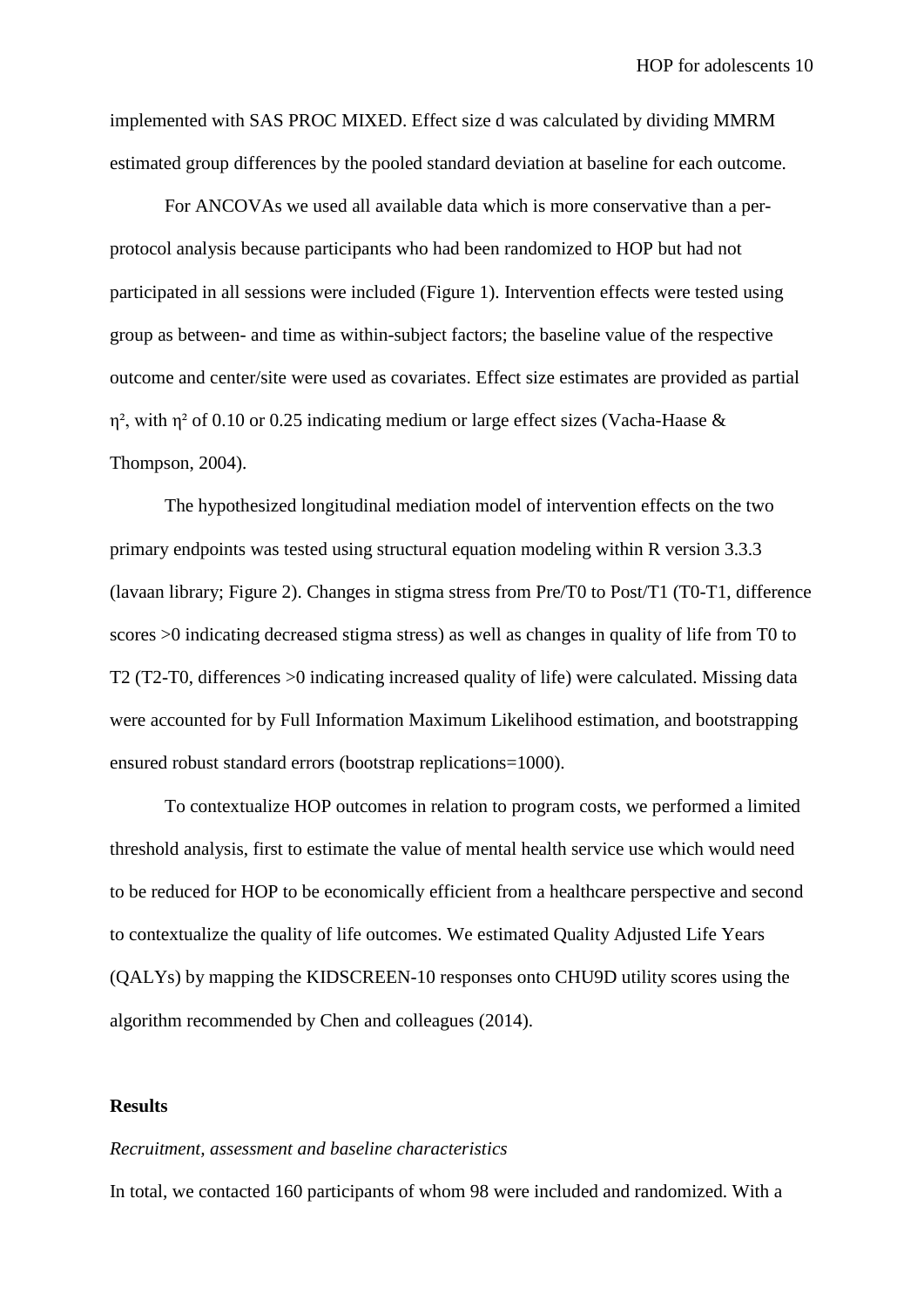low refusal rate, adolescents were mainly excluded due to low disclosure-related distress or lack of parental consent (Figure 1). Recruitment ended when the approximate planned sample size was reached. There were no significant group differences between the HOP and control groups at baseline (Table 1; all p-values >.35). All participants completed questionnaires at baseline (T0), 84 (86 %) completed the post assessment (T1) and 76 participants (78 %) the follow-up assessment (T2). Baseline characteristics of the 22 participants lost to follow-up did not differ significantly from the 76 completers (Online Table 1). Recruitment from the outpatient practice proved more difficult than expected, as many potential outpatient participants did not report sufficient disclosure-related distress. Altogether, we included 85 participants from inpatient settings (44 in the HOP, 41 in the control condition), 7 from hospital day-clinics, and 6 from the independent outpatient practice. No adverse events occurred among HOP or TAU participants.

-- Insert Tables 1 and 2 and Figure 1 about here –

#### *Primary outcomes*

In the MMRM analysis, we found significant HOP effects with a large effect size on the proximal primary endpoint of stigma stress after 3 weeks/T1 (Table 2). Stigma stress continued to decrease among HOP participants at follow-up. With respect to our distal primary endpoint, we found a significant positive HOP effect on quality of life at followup/T2 with a medium effect size. Results were very similar in the ANCOVAs (Online Table 2).

## *Secondary outcomes*

In terms of secondary outcomes (Table 2) we found significant and positive HOP effects on self-stigma both at T1 (at a trend-level for the ISMI scale) and at T2, with effect sizes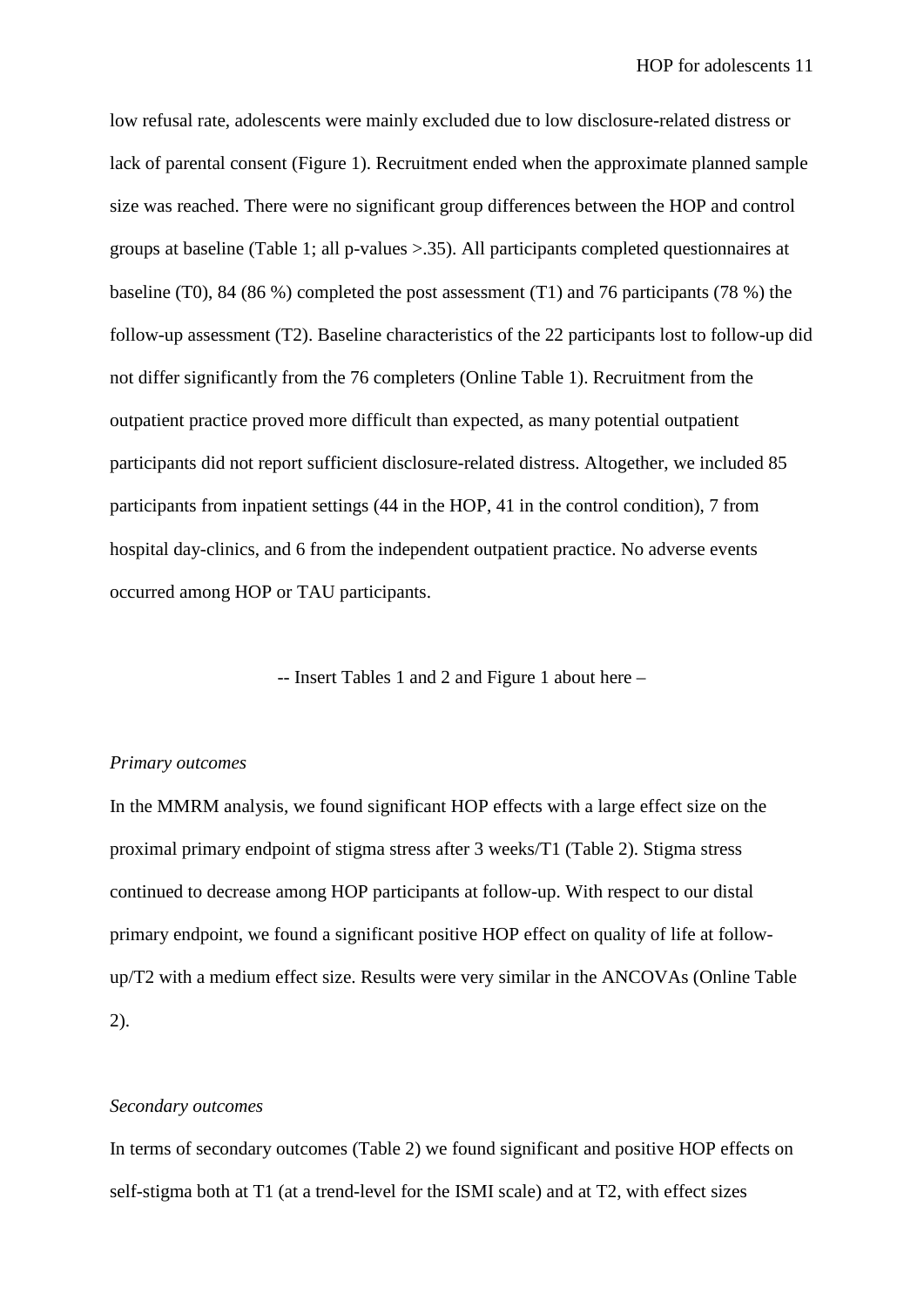increasing from small to medium during follow-up. There were small, marginally significant short-term effects on empowerment in terms of self-esteem and optimism at T1 that lost significance at T2. Disclosure-related distress and secrecy were significantly reduced among HOP participants, with medium effect sizes at T1 and large effect sizes at T2. Social withdrawal decreased in the HOP group at T1. Intentions to seek help in one's private environment or from healthcare professionals increased significantly in the HOP group at T1 and remained significantly increased at T2 for professional help. HOP significantly reduced hopelessness at T2 in the available-case ANCOVA (Online Table 2) and at a trend level in MMRM (Table 2). Attitudes towards disclosure among family/friends and in school or employment settings improved significantly among HOP group participants at T1 and T2. There was a small-to-medium effect on recovery at T2 among HOP participants. Finally, HOP had a large effect on depressive symptoms at T2.

-- Insert Figure 2 about here –

#### *Mediation analysis of intervention and both primary endpoints*

In the path model estimated by structural equation modeling, the positive association between the HOP program and increased quality of life at follow-up (T2) was fully mediated by decreased stigma stress after the intervention (T1; Figure 2). Due to estimating a saturated model (df=0), model fit could not be interpreted.

#### *Limited economic evaluation*

Costs for delivering HOP were estimated and included training peers and professionals, time for peers and professionals to deliver HOP, costs for printing training and HOP materials and venue hire. If we are very conservative and include the cost of training facilitators in addition to delivering HOP, program costs are estimated to be  $\in$  54 per participant ( $\in$ 70 per participant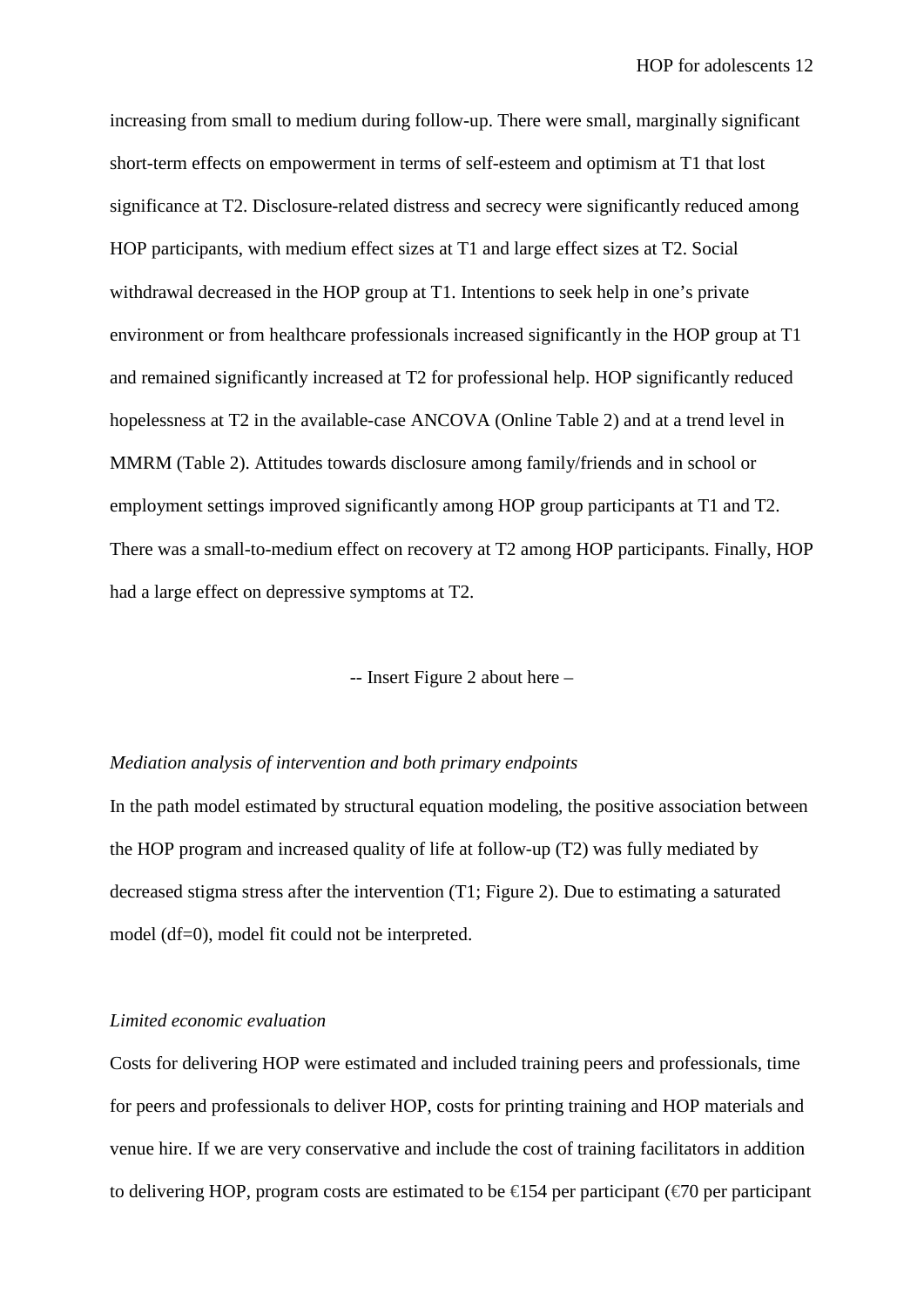if excluding training and set up costs). Although representative data on costs of mental health service use for young people do not exist in Germany, we know from data in Britain that average annual costs associated with mental health service use for young people aged 5-15 are  $\epsilon$ ,697 when inflated to 2016 levels (Snell et al 2013). Given that health service utilization and spending tend to be higher in Germany compared to England (http://www.oecd.org/els/health-systems/health-data.htm), if one were aiming for neutrality in terms of treatment costs, HOP would be justified from the perspective of the health system if it were just to reduce a fraction of mental health service use. We could also contextualize the value of improved quality of life given that HOP also demonstrated an improvement in quality of life. Even if we were to include the costs of training HOP facilitators, relative to TAU, the utility gains of 0.044 points for those who received HOP vs TAU at T2 would translate to  $\epsilon$ 20,533/OALY if the gains were only to last for 2 months and to  $\epsilon$ 6,969/OALY if the gains were to last for 6 months - a reasonable investment given the standard National Institute for Clinical Excellence threshold value of £20,000-£30,000 ( $\text{\textcircled{25}}$ ,552 -  $\text{\textcircled{88}}$ ,828).

#### *Participants' views*

Peer group facilitators were seen as inspiring role models. Participants liked to learn about other participants' disclosure decisions and to hear their stories. They thought HOP improved their knowledge about disclosure and valued the clear structure of the workbook and its realistic scenarios. Participants liked the hands-on strategies how to talk about their MI and how to seek out persons to disclose to. Some felt relieved when talking about their MI in the safe group space. Participants highlighted the group interaction which was characterized by openness, trust and respect. Some felt the first module was too theoretical and demanding, others found it hard to concentrate or thought some material was too detailed.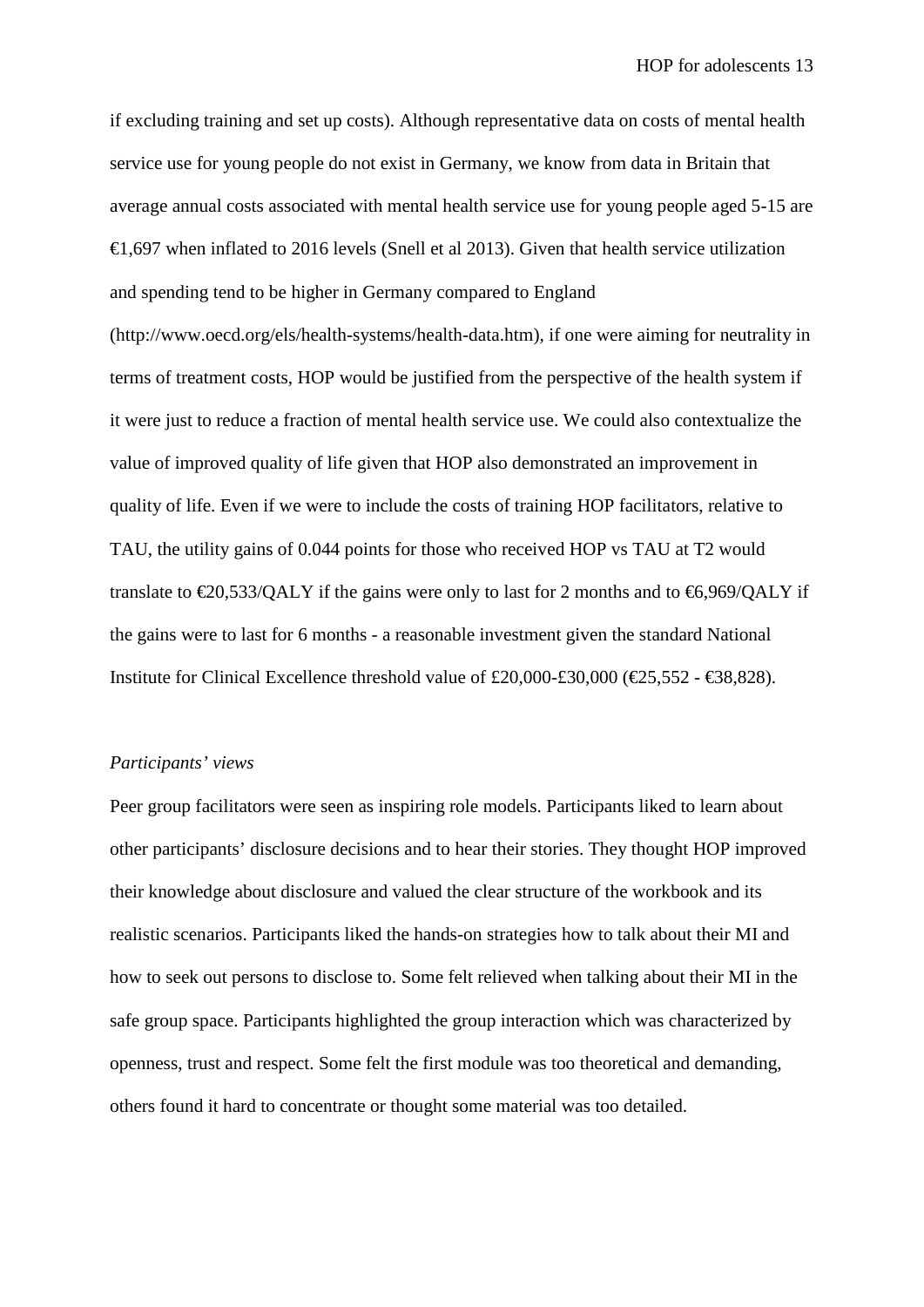HOP for adolescents 14

## **Discussion**

Our findings support the feasibility, efficacy and cost-effectiveness of HOP for adolescents. While the rhythms of hospital wards offered a challenge, including the early discharge of some participants, dropout rates remained moderate. Our hypothesis that HOP would improve stigma stress, as a proximal outcome after the intervention, and that this would lead to improved quality of life at follow-up was supported. HOP also led to significant improvements across a broad range of outcomes, including self-stigma, disclosure variables, help-seeking intentions and depressive symptoms. We also observed weaker positive effects on recovery and empowerment. This is promising and suggests that HOP can improve clinical and social outcomes when added to standard care. The three-session HOP program could be a useful, cost-efficient and practical intervention as it is brief and can be delivered in a variety of settings.

This study has some implications for research and practice. Future studies should examine HOP's feasibility and efficacy in different settings as well as HOP's effect on actual disclosure decisions and the effects of these decisions on participants over time. As there are other interventions to reduce self-stigma, including narrative, psychoeducational and acceptance-based approaches (Tsang et al., 2016), future work should compare their efficacy among young people. Our findings suggest stronger HOP effects in this age group compared to previous RCTs among adults (Corrigan et al., 2015; Rüsch, Abbruzzese et al., 2014). Several explanations are possible and could be examined in future research: Young people may be more open to discuss and change their views on disclosure; they might be more optimistic to deal successfully with stigma; and they may have a larger social network than adults with a long history of MI and thus have better opportunities to test, practice and evaluate disclosure-related choices. Therefore interventions to reduce stigma's impact may be particularly worthwhile in the early course of the illness (Gronholm et al., 2016). This is in line with a public health perspective that underlines the negative consequences of stigma for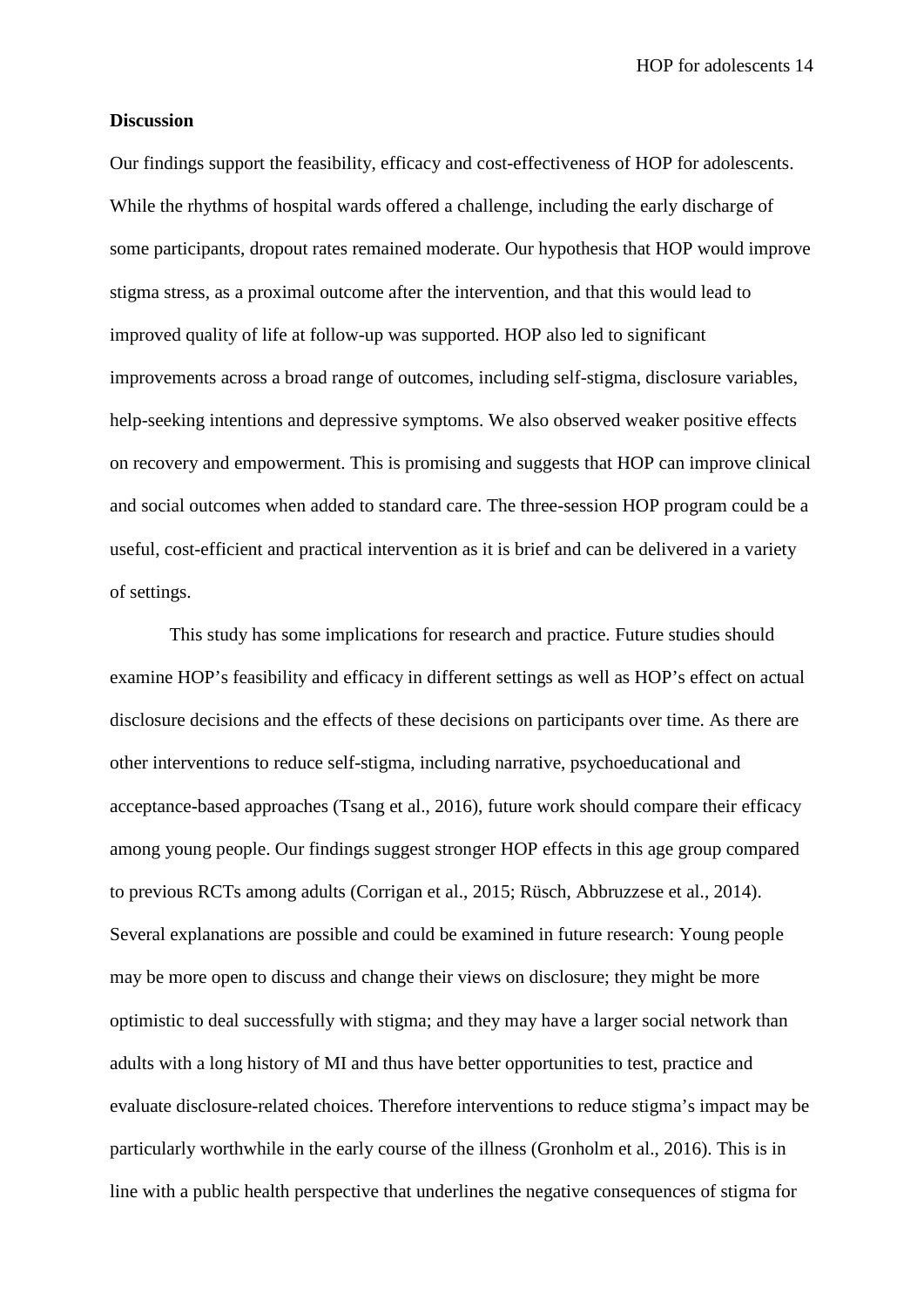adolescent mental health (Kaushik, Kostaki, & Kyriakopoulos, 2016) and the scarcity of appropriate interventions for this target group (Patel et al., 2007).

#### *Limitations*

Participants in our study were mainly recruited from inpatient settings and from only one independent outpatient practice which limits generalizability and conclusions about HOP in outpatient settings. Only a minority of approximately one in four outpatients appeared to be significantly distressed by disclosure decisions. Future HOP studies could examine its efficacy for that group and might consider a lower disclosure distress threshold. The threeweek follow-up period was brief and long-term effects remain unclear. Likewise the efficacy of a booster session to maintain short- and mid-term effects should be examined in future studies. We cannot rule out contamination between trial arms. Research staff were not blinded to group allocation. Although we collected data on intervention costs, the economic analysis is limited as we did not have cost data beyond intervention delivery. Future research should measure the impact of HOP on health service use, as reduced symptoms could lead to reduced service use while increased help-seeking intentions could lead to increased service use. Reduced stigma stress and increased help-seeking from friends/peers and family may also impact social relationships and educational performance; costs associated with these outcomes could also be considered in future studies in addition to the potential for HOP to increase participants' confidence in seeking future employment or other opportunities associated with potential economic impact.

#### *Conclusions*

If our findings are corroborated by future research, HOP can support adolescents with MI in their disclosure decisions and help them cope with stigma and discrimination. HOP has the potential to improve clinical outcomes as well as the recovery and well-being of adolescents.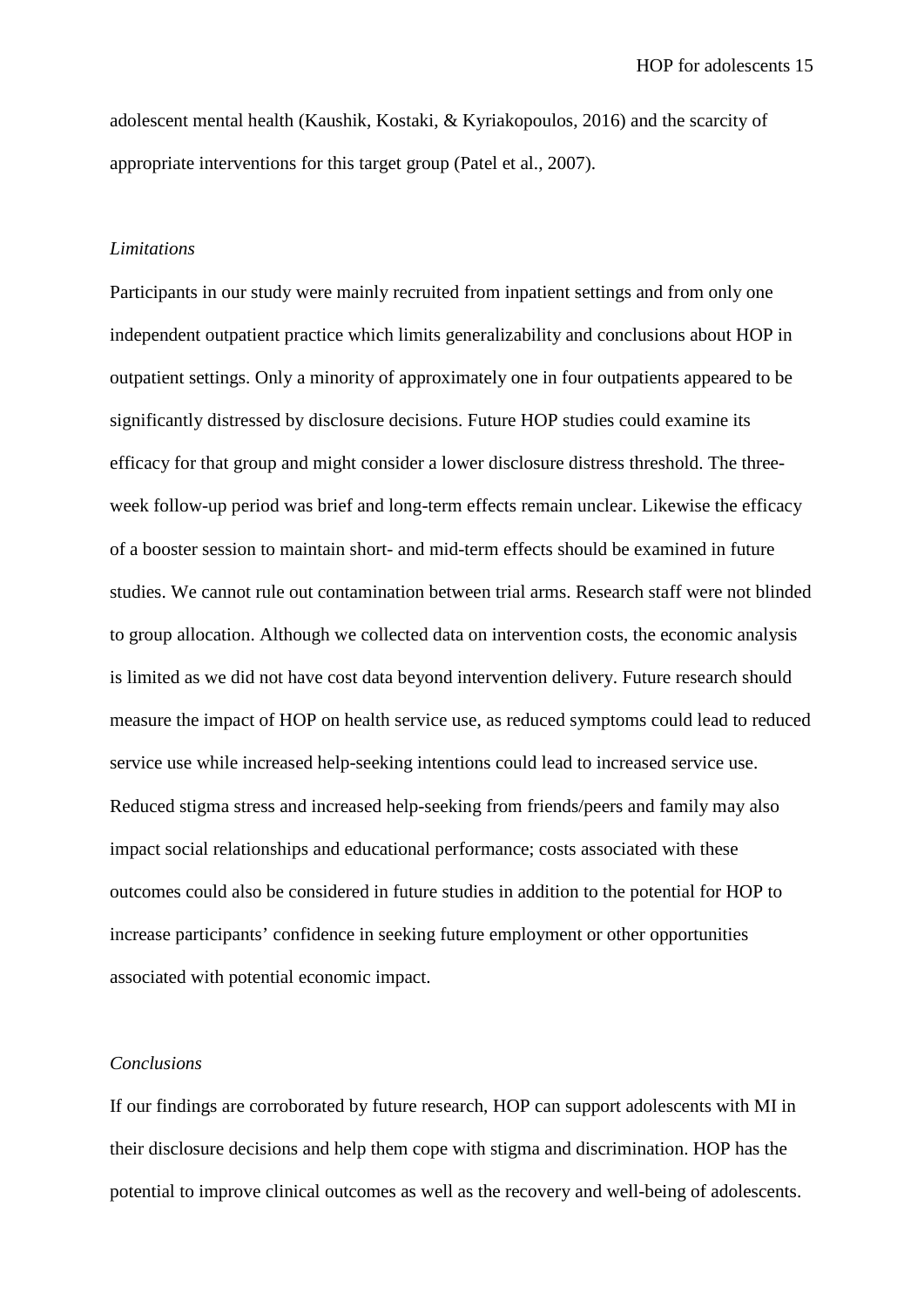# **Key points**

- Adolescents with mental illness (MI) may decide to conceal their condition in order to avoid stigma and discrimination.
- Honest, Open, Proud (HOP) is a manualized peer-led group program that supports participants with MI with disclosure decisions in order to reduce stigma's impact.
- HOP for adolescents appears to be a safe, feasible and cost-efficient intervention for adolescents with MI that has significant positive effects on stigma-related stress, quality of life, self-stigma, disclosure-related distress, secrecy, help-seeking intentions, attitudes to disclosure, recovery and depressive symptoms.

# **Acknowledgement and Funding**

This study was supported by the Nachwuchsakademie Versorgungsforschung Baden-Württemberg and the Kässbohrer Foundation. We are grateful to participants and group facilitators and for feedback on the economic analysis by Professor Martin Knapp. We thank our WISE colleagues Sue McKenzie and Suzette Urbashich for letting us adapt their HOP version.

# **Correspondence**

Address correspondence to Nicolas Rüsch, Section of Public Mental Health, Department of Psychiatry II, Ulm University and BKH Günzburg, Parkstr. 11, D-89073 Ulm, Germany. Phone: +4973150062301, Fax +4973150062302, Email: nicolas.ruesch@uni-ulm.de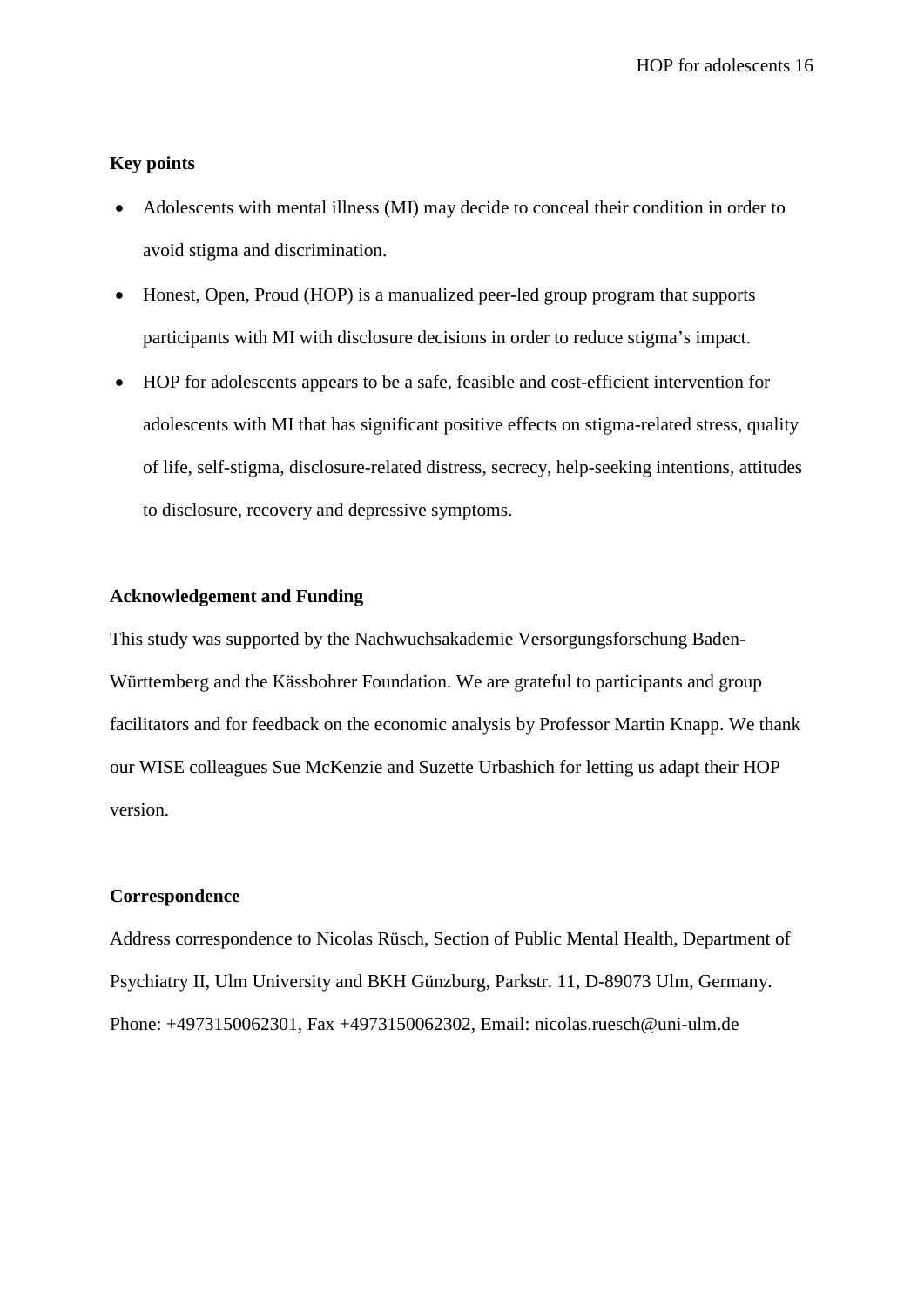#### **References**

- Andresen, R., Caputi, P., & Oades, L.G. (2010). Do clinical outcome measures assess consumer-defined recovery? *Psychiatry Research, 177*(3), 309–317.
- Ashbeck, E.L., & Bell, M.L. (2016). Single time point comparisons in longitudinal randomized trials: Power and bias in the presence of missing data. *BMC Medical Research Methodology*, 16, 43.
- Boyd, J.E., Otilingam, P.G., & Deforge, B.R. (2014). Brief version of the Internalized Stigma of Mental Illness (ISMI) scale: psychometric properties and relationship to depression, self esteem, recovery orientation, empowerment, and perceived devaluation and discrimination. *Psychiatric Rehabilitation Journal, 37*(1), 17–23.
- Chen G, Stevens K, Rowen D, Ratcliffe J (2014). From KIDSCREEN-10 to CHU9D: creating a unique mapping algorithm for application in economic evaluation. *Health and Quality of Life Outcomes*, 12, 134.
- Corrigan, P.W., Larson, J.E., Michaels, P.J., Buchholz, B.A., Rossi, R.D., Fontecchio, M.J., Castro, D., Gause, M., Krzyżanowski, R., & Rüsch, N. (2015). Diminishing the self-stigma of mental illness by coming out proud. *Psychiatry Research, 229*(1-2), 148–154.
- Corrigan, P.W., & Lundin, R. (2001). *Don't Call Me Nuts: Coping with the Stigma of Mental Illness*: Recovery Press.
- Corrigan, P.W., Michaels, P.J., Vega, E., Gause, M., Watson, A.C., & Rüsch, N. (2012). Self-stigma of mental illness scale--short form: reliability and validity. *Psychiatry Research, 199*(1), 65–69.
- Davis, S. (2014). Mixed models for repeated measures using categorical time effects (MMRM). In: Clinical Trials with Missing Data, Eds. O'Kelly M., Ratitch, B., Wiley, Chichester, pp. 130-184.
- Gronholm, P., Thornicroft, G., Laurens, K., Evans-Lacko, S. (2017). Conditional disclosure on pathways to care: Coping preferences of young people at risk of psychosis. *Qualitative Health Research* 27(12):1842-1855.
- Kaushik, A., Kostaki, E., & Kyriakopoulos, M. (2016). The stigma of mental illness in children and adolescents: A systematic review. *Psychiatry Research, 243,* 469–494.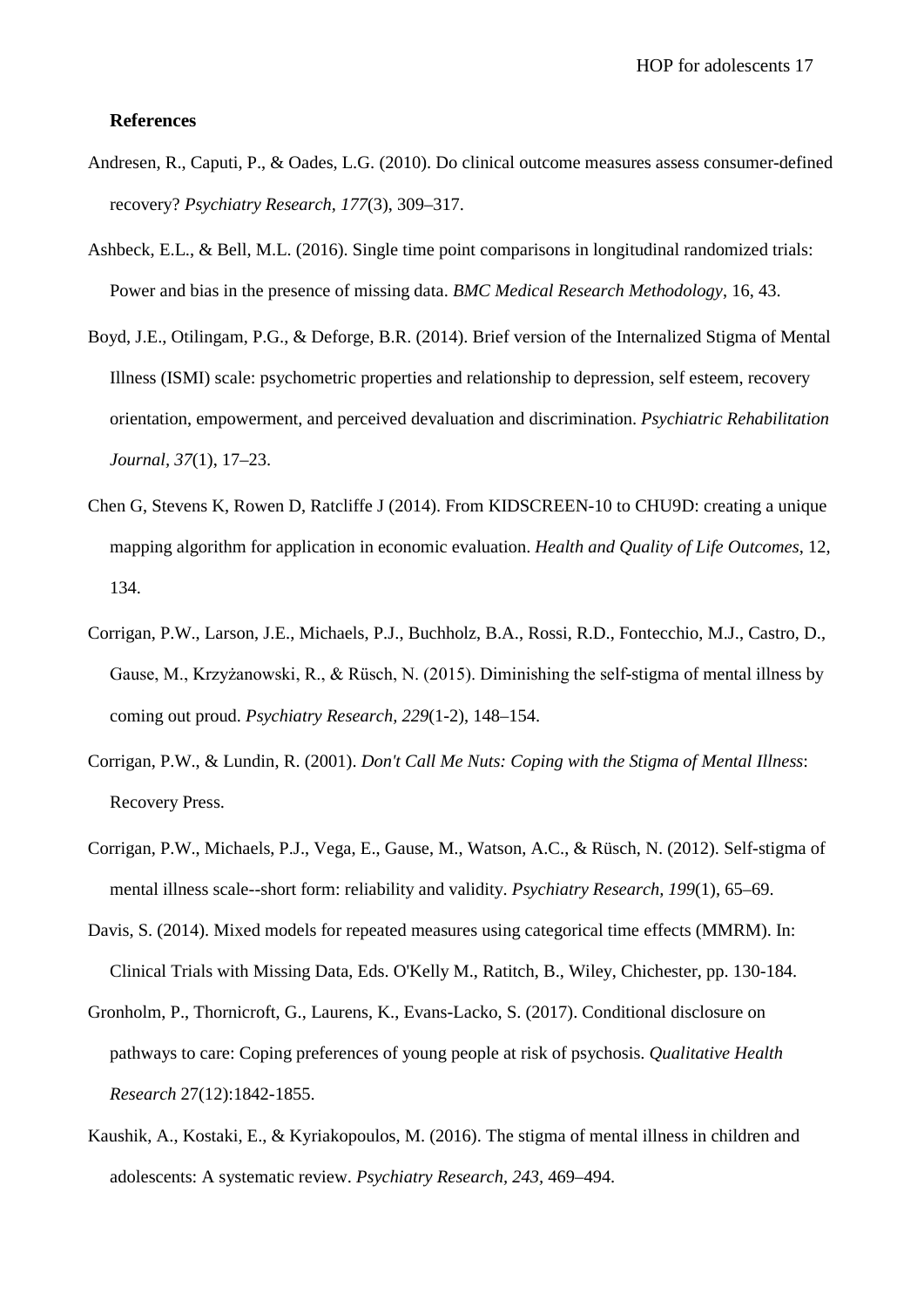Lazarus, R.S., & Folkman, S. (1984). *Stress, Appraisal, and Coping*. New York: Springer.

- Link, B.G., Mirotznik, J., & Cullen, F.T. (1991). The effectiveness of stigma coping orientations: can negative consequences of mental illness labeling be avoided? *Journal of Health and Social Behavior, 32*(3), 302–320.
- Meyer, T. D., & Hautzinger, M. (2001). Allgemeine Depressions-Skala. *Diagnostica, 47*(4), 208–215.
- Pachankis, J.E. (2007). The psychological implications of concealing a stigma: a cognitive-affectivebehavioral model. *Psychological Bulletin, 133*(2), 328–345.
- Patel, V., Flisher, A.J., Hetrick, S., & McGorry, P. (2007). Mental health of young people: a global public-health challenge. *Lancet, 369*(9569), 1302–1313.
- Ravens-Sieberer, U., Erhart, M., Rajmil, L., Herdman, M., Auquier, P., Bruil, J., Power, M., Duer, W., Abel, T., Czemy, L., Mazur, J., Czimbalmos, A., Tountas, Y., Hagquist, C., & Kilroe, J. (2010). Reliability, construct and criterion validity of the KIDSCREEN-10 score: a short measure for children and adolescents' well-being and health-related quality of life. *Quality of Life Research, 19*(10), 1487–1500.
- Rogers, E.S., Chamberlin, J., Ellison, M.L., & Crean, T. (1997). A consumer-constructed scale to measure empowerment among users of mental health services. *Psychiatric Services, 48*(8), 1042– 1047.
- Rüsch, N., Abbruzzese, E., Hagedorn, E., Hartenhauer, D., Kaufmann, I., Curschellas, J., Ventling, S., Zuaboni, G., Bridler, R., Olschewski, M., Kawohl, W., Rössler, W., Kleim, B., & Corrigan, P.W. (2014). Efficacy of Coming Out Proud to reduce stigma's impact among people with mental illness: pilot randomised controlled trial. *British Journal of Psychiatry, 204,* 391–397.
- Rüsch, N., Corrigan, P.W., Heekeren, K., Theodoridou, A., Dvorsky, D., Metzler, S., Müller, M., Walitza, S., & Rössler, W. (2014). Well-being among persons at risk of psychosis: the role of selflabeling, shame, and stigma stress. *Psychiatric Services, 65*(4), 483–489.
- Rüsch, N., Corrigan, P.W., Wassel, A., Michaels, P., Olschewski, M., Wilkniss, S., & Batia, K. (2009). A stress-coping model of mental illness stigma: I. Predictors of cognitive stress appraisal.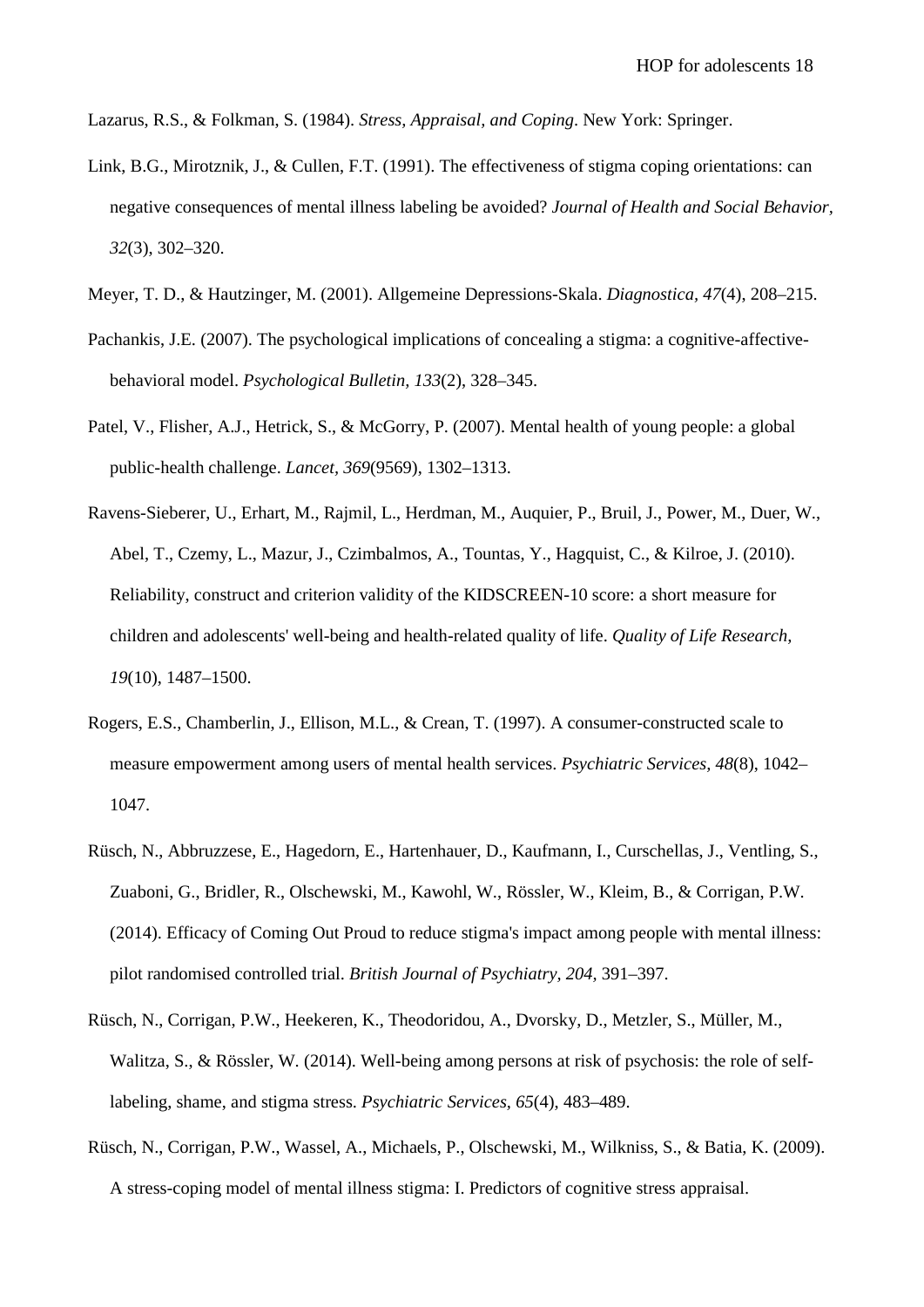*Schizophrenia Research, 110*(1-3), 59–64.

- Rüsch, N., Müller, M., Heekeren, K., Theodoridou, A., Metzler, S., Dvorsky, D., Corrigan, P.W., Walitza, S., & Rössler, W. (2014). Longitudinal course of self-labeling, stigma stress and well-being among young people at risk of psychosis. *Schizophrenia Research, 158*(1-3), 82–84.
- Rüsch, N., Müller, M., Lay, B., Corrigan, P.W., Zahn, R., Schönenberger, T., Bleiker, M., Lengler, S., Blank, C., & Rössler, W. (2014). Emotional reactions to involuntary psychiatric hospitalization and stigma-related stress among people with mental illness. *European Archives of Psychiatry and Clinical Neuroscience, 264*(1), 35–43.
- Snell, T., Knapp, M., Healey, A., Guglani, S., Evans-Lacko, S., Meltzer, H., & Ford, T. (2013). The economic impact of childhood psychiatric disorder on public sector services in Britain: estimates based on national survey data. *Journal of Child Psychology and Psychiatry, 54*, 977-985.
- Tsang, H.W.H., Ching, S.C., Tang, K.H., Lam, H.T., Law, P.Y.Y., & Wan, C.N. (2016). Therapeutic intervention for internalized stigma of severe mental illness: A systematic review and meta-analysis. *Schizophrenia Research, 173*(1-2), 45–53.
- Vacha-Haase, T., & Thompson, B. (2004). How to estimate and interpret various effect sizes. *Journal of Counseling Psychology, 51,* 473–481.
- Wilson, C.J., Deane, F.P., Ciarrochi, J.V., & Rickwood, D. (2005). Measuring help-seeking intentions: Properties of the General Help-Seeking Questionnaire. *Canadian Journal of Counselling, 39*(1), 15– 28.
- WHO (2010). *International Statistical Classification of Diseases and Related Health Problems* (10th revision). Geneva: WHO.
- Yip, P.S.F., & Cheung, Y.B. (2006). Quick assessment of hopelessness: a cross-sectional study. *Health and Quality of Life Outcomes, 4,* 13.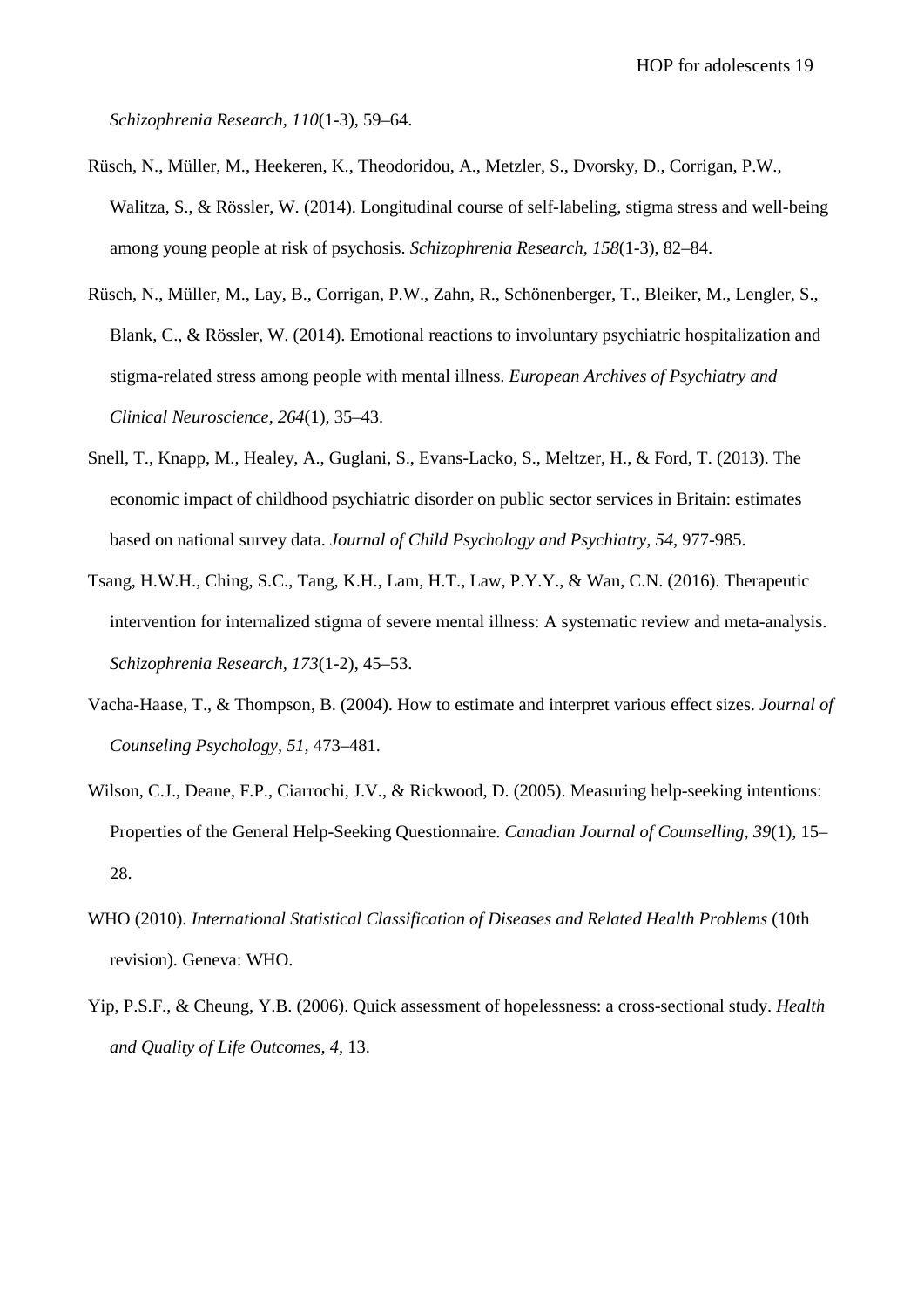# Figure 1. Flowchart of participants

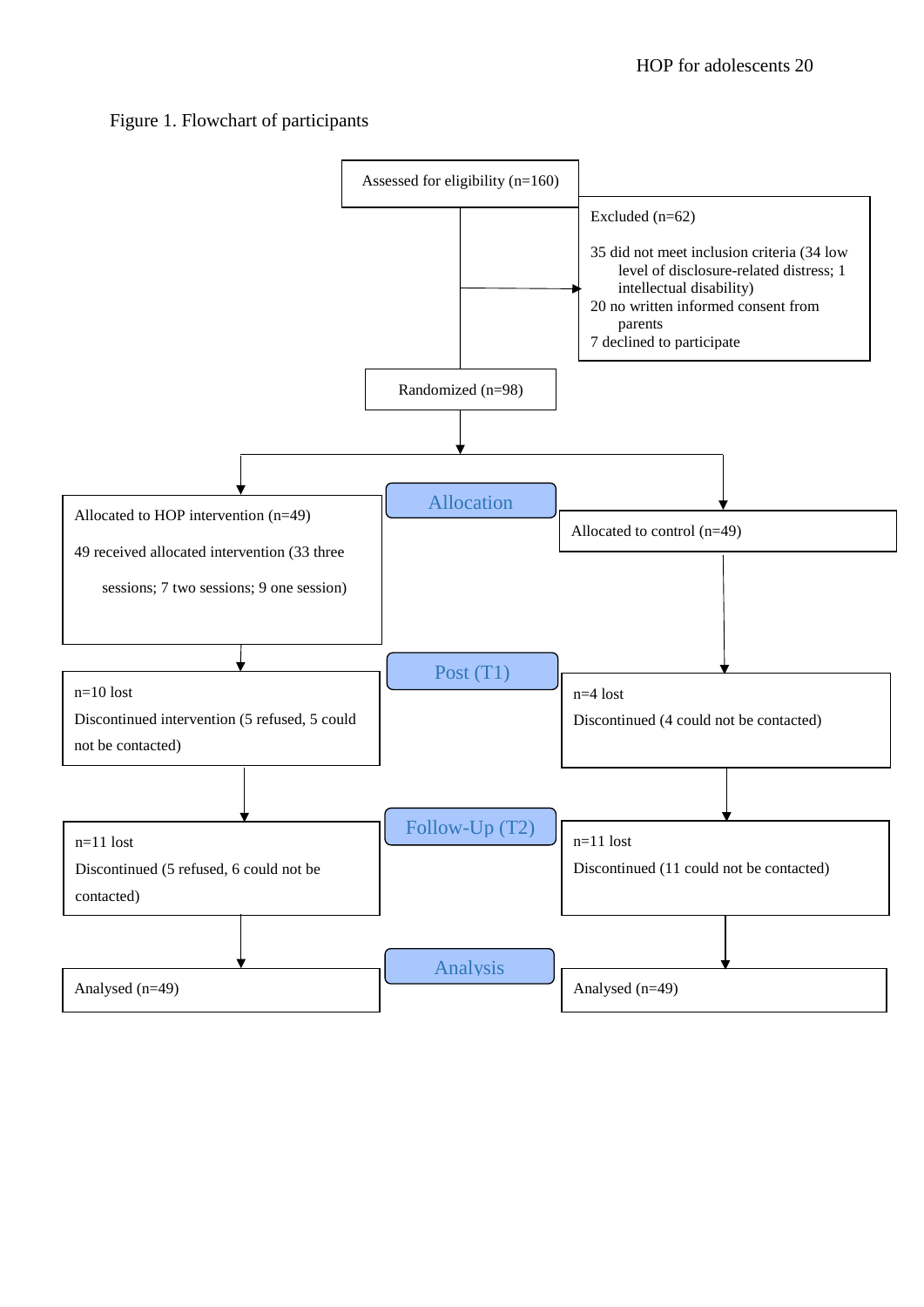Figure 2. Longitudinal path model of intervention effect on quality of life at follow-up/T2, mediated by stigma stress reduction after the intervention/T1. Structural equation modeling with standardized coefficients, N=98, indirect (mediated) effect 0.17, p=.03; total effect 0.30,  $p=.01; * p<0.05, **p<0.001$ 

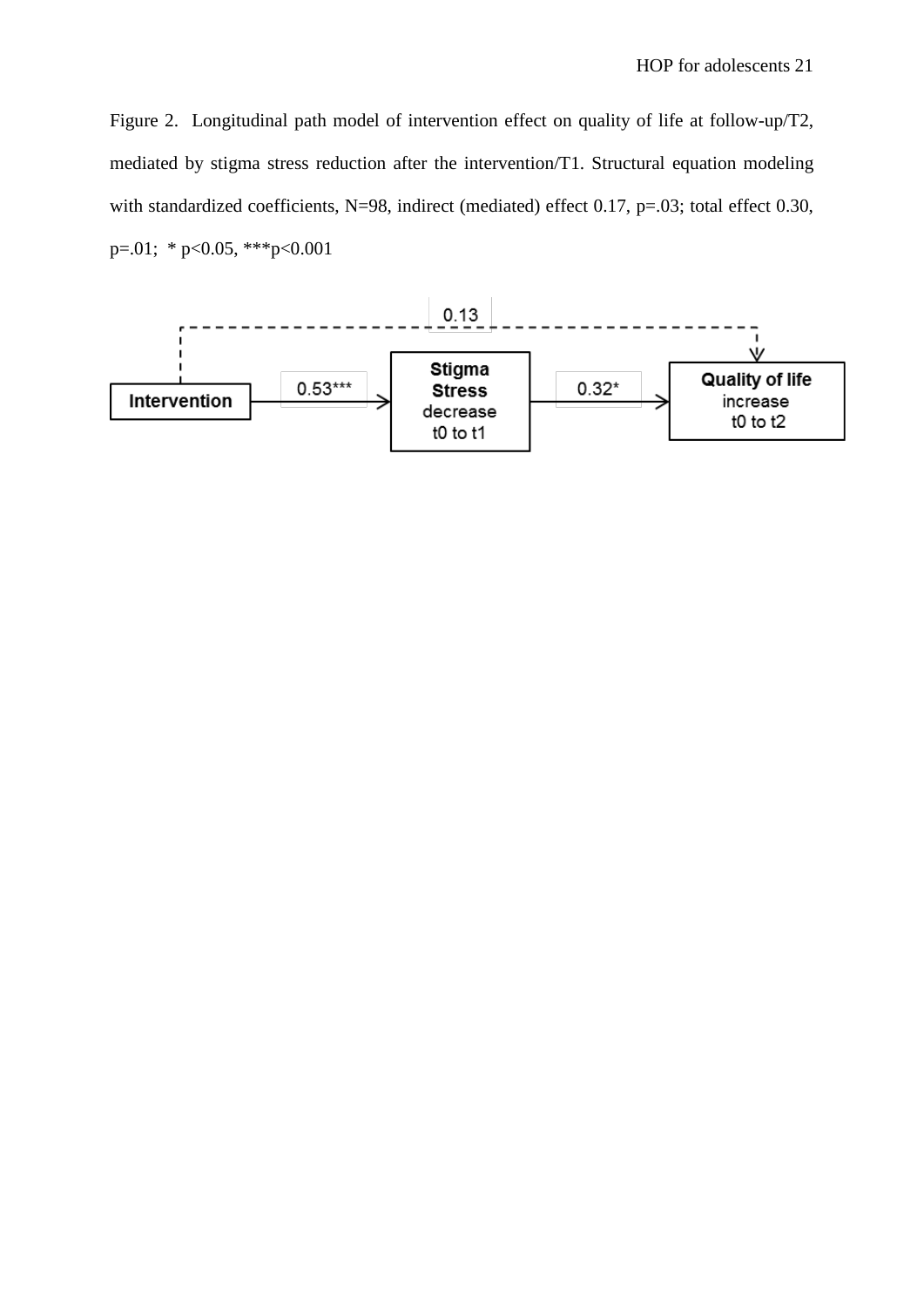|                                            | <b>HOP</b>      | Control       |
|--------------------------------------------|-----------------|---------------|
|                                            | M(SD)           | M(SD)         |
|                                            | or $n$ $(\%)$   | or $n$ $(\%)$ |
| Sociodemographic variables                 |                 |               |
| Age, years                                 | 15.8(1.2)       | 15.7(1.1)     |
| Female                                     | 33 (67 %)       | 35 (71 %)     |
| Born in Germany                            | 47 (96 %)       | 46 (94 %)     |
| <b>Clinical and diagnostic variables</b>   |                 |               |
| Number of psychiatric inpatient treatments | 1.5(1.2),       | 1.7(1.6)      |
| (incl. current for inpatient participants) | Median 1,       | Median 1,     |
|                                            | range $0 - 5$   | range $0-10$  |
|                                            | 21.5(32.4)      | 23.5(32.3)    |
| Months since first diagnosis               | Median 9,       | Median 12,    |
|                                            | range 0.5 - 144 | range 1 - 132 |
| Depressive Disorder                        | 30(64%)         | 28 (58 %)     |
| <b>Anxiety Disorder</b>                    | 9(19%)          | 8(17%)        |

Table 1. Baseline characteristics of participants (HOP, n=49, versus Control group, n=49)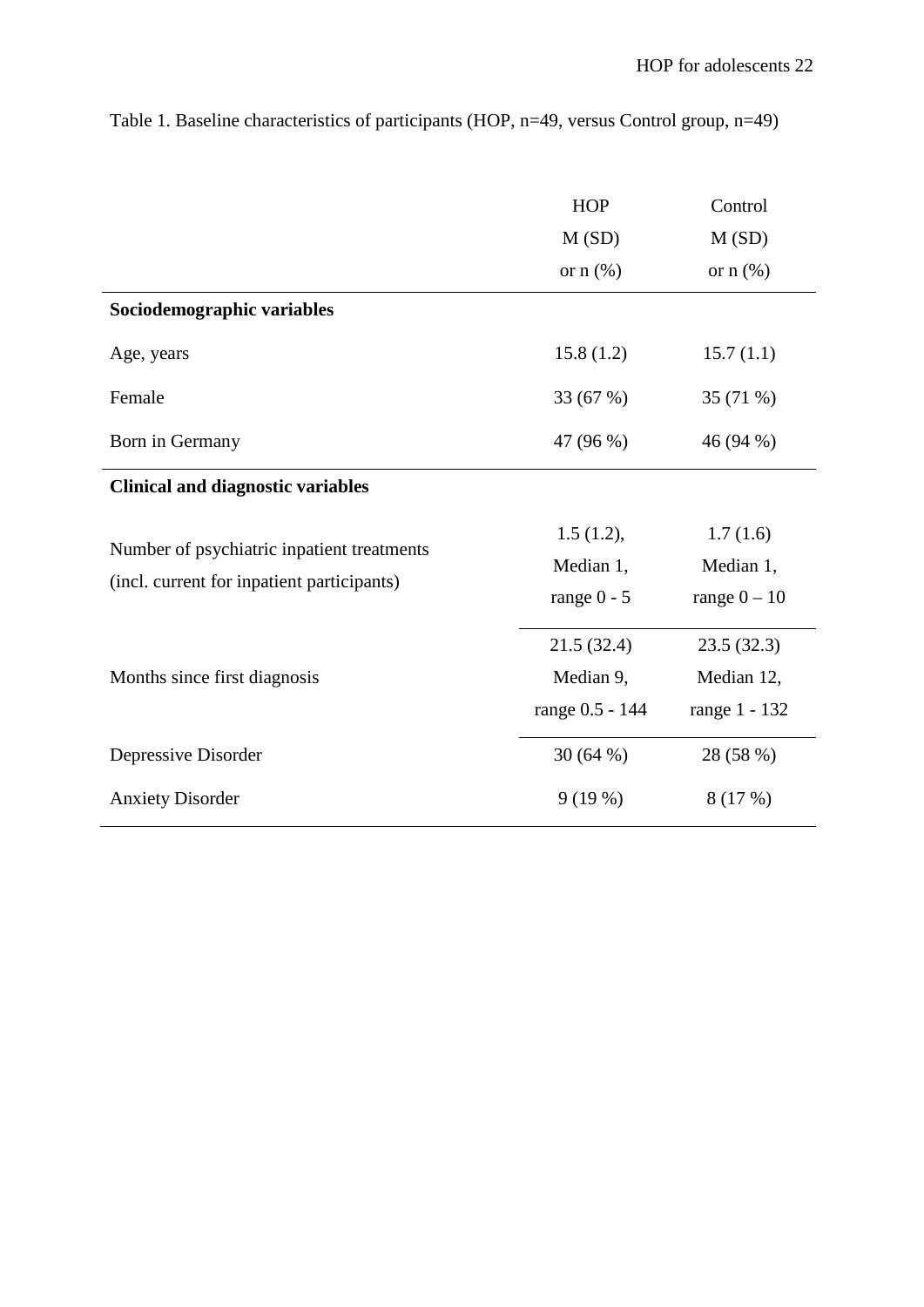Table 2. Mixed model for repeated measures (MMRM, bold for primary endpoints). Positive group differences indicate an increase of the respective outcome in the HOP group as compared to the control condition, and vice versa for negative estimates. For means and SD of available cases at T0, T1 and T2 see Online Table 2.

|                                      | Estimated group differences: M (95%-CI) |                           |             | $T1$ (post) |         | T2 (follow-up) |      |              |
|--------------------------------------|-----------------------------------------|---------------------------|-------------|-------------|---------|----------------|------|--------------|
|                                      | Post $(T1)$                             | Follow-up $(T2)$          | $\mathbf T$ | $\mathbf d$ | p       | $\mathbf T$    | d    | $\, {\bf p}$ |
| Stigma Stress <sup>a</sup>           | $-2.06$ $(-2.70 - -1.42)$               | $-2.16$ $(-2.89 - 1.43)$  | $-6.41$     | 0.92        | $-.001$ | $-5.89$        | 0.96 | < .001       |
| Quality of Life <sup>b</sup>         | $0.82$ (-1.34 – 2.98)                   | $3.54$ $(1.14 - 5.93)$    | 0.75        | 0.14        | 0.45    | 2.94           | 0.60 | 0.004        |
| Self-Stigma (ISMI) <sup>c</sup>      | $-0.16$ $(-0.33 - 0.01)$                | $-0.35$ $(-0.54 - 0.16)$  | $-1.92$     | 0.28        | 0.058   | $-3.61$        | 0.61 | < .001       |
| Self-Stigma (SSMIS) $d$              | $-2.93$ $(-5.35 - -0.52)$               | $-5.14$ $(-8.22 - -2.05)$ | $-2.42$     | 0.36        | 0.018   | $-3.32$        | 0.63 | 0.001        |
| Empowerment/Self-esteem <sup>e</sup> | $0.21(0.04 - 0.39)$                     | $0.19$ $(-0.03 - 0.41)$   | 2.43        | 0.29        | 0.017   | 1.71           | 0.26 | 0.09         |
| Empowerment/Optimism <sup>e</sup>    | $0.20(0 - 0.40)$                        | $0.21$ (-0.03 - 0.46)     | 1.95        | 0.33        | 0.055   | 1.71           | 0.35 | 0.09         |
| Disclosure-related distress          | $-0.87$ $(-1.37 - -0.37)$               | $-1.18$ $(-1.85 - -0.51)$ | $-3.45$     | 0.53        | < .001  | $-3.51$        | 0.71 | < .001       |
| Secrecy <sup>f</sup>                 | $-0.44$ $(-0.79 - 0.08)$                | $-0.78$ $(-1.16 - -0.40)$ | $-2.44$     | 0.46        | 0.016   | $-4.07$        | 0.81 | < .001       |
| Social withdrawal <sup>f</sup>       | $-0.34$ $(-0.63 - 0.05)$                | $-0.29$ $(-0.66 - 0.08)$  | $-2.31$     | 0.34        | 0.023   | $-1.55$        | 0.29 | 0.12         |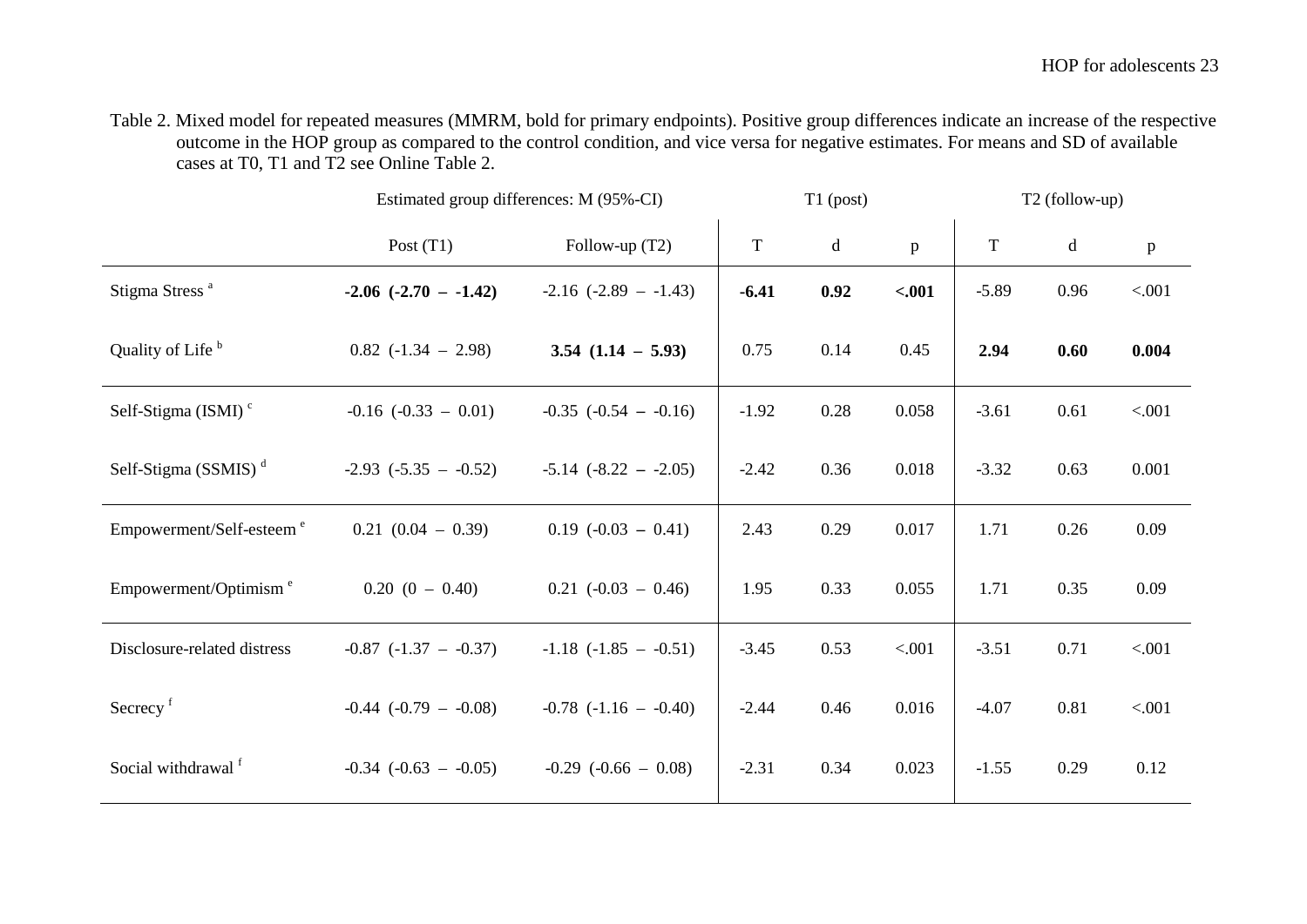| Help-seeking<br>(family/friends) $\frac{g}{g}$   | $0.77$ $(0.36 - 1.17)$   | $0.48$ (-0.02 - 0.98)      | 3.79    | 0.55 | < .001 | 1.93    | 0.34 | 0.057   |
|--------------------------------------------------|--------------------------|----------------------------|---------|------|--------|---------|------|---------|
| Help-seeking (professional) $\frac{g}{g}$        | $0.60$ $(0.15 - 1.05)$   | $0.82$ $(0.32 - 1.32)$     | 2.64    | 0.47 | 0.010  | 3.26    | 0.64 | 0.002   |
| Hopelessness <sup>h</sup>                        | $-0.51$ $(-1.88 - 0.85)$ | $-1.22$ $(-2.68 - 0.24)$   | $-0.75$ | 0.10 | 0.46   | $-1.66$ | 0.23 | 0.10    |
| Attitudes to disclosure<br>(to family/friends)   | $1.00$ $(0.43 - 1.57)$   | $1.02$ $(0.43 - 1.61)$     | 3.52    | 0.62 | < .001 | 3.43    | 0.64 | 0.001   |
| Attitudes to disclosure<br>(to teacher/employer) | $0.66$ $(0.15 - 1.16)$   | $0.91(0.28 - 1.53)$        | 2.59    | 0.46 | 0.011  | 2.88    | 0.64 | 0.005   |
| Stage of recovery <sup>i</sup>                   | $0.15$ ( $-1.34$ - 1.64) | $1.59$ $(0.10 - 3.07)$     | 0.20    | 0.03 | 0.85   | 2.13    | 0.35 | 0.037   |
| Depressive symptoms $^{\mathrm{J}}$              | $-1.25$ $(-4.87 - 2.38)$ | $-7.25$ $(-10.85 - -3.65)$ | $-0.68$ | 0.12 | 0.50   | $-4.00$ | 0.72 | < 0.001 |

<sup>a</sup> Stigma Stress Scale (Rüsch et al., 2009); <sup>b</sup> KIDSCREEN-10 Index (Ravens-Sieberer et al., 2010); <sup>c</sup> Internalized Stigma of Mental Illness Inventory, Short Form (Boyd et al., 2014); <sup>d</sup> Self-Stigma of Mental Illness Scale-Short Form, subscale apply/self-concurrence (Corrigan et al., 2012); <sup>e</sup> Empowerment Scale (Rogers et al., 1997); <sup>f</sup> Stigma Coping Orientation Scales (Link et al., 1991); <sup>g</sup> General Help Seeking Questionnaire (Wilson et al., 2005); <sup>h</sup> Beck Hopelessness Scale, Short Version (Yip & Cheung, 2006); <sup>i</sup>Self-Identified Stage of Recovery Scale (Andresen et al., 2010); <sup>j</sup>Center for Epidemiologic Studies Depression Scale (Meyer & Hautzinger, 2001)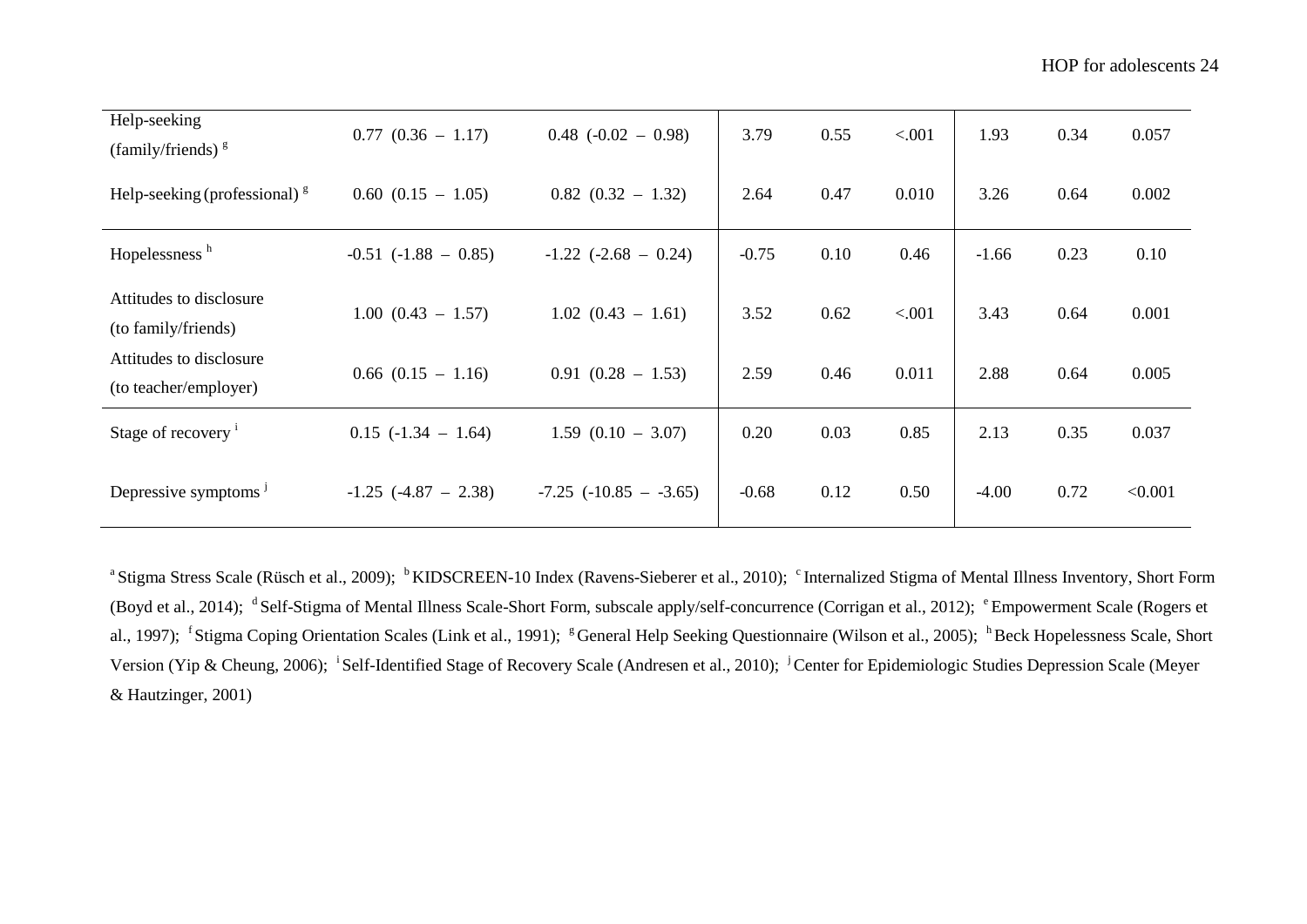|                                          | Completers<br>$(at T2, n=76)$ | Dropouts<br>$(at T2, n=22)$ |         |          |      |
|------------------------------------------|-------------------------------|-----------------------------|---------|----------|------|
|                                          | M(SD)                         | M(SD)                       |         |          |      |
|                                          | or $n$ $(\%)$                 | or $n$ $(\%)$               | T       | $\chi^2$ | p    |
| Sociodemographic                         |                               |                             |         |          |      |
| variables                                |                               |                             |         |          |      |
| Age, years                               | 15.7(1.1)                     | 15.8(1.4)                   | 0.33    |          | 0.74 |
| Female                                   | 54 (71 %)                     | 14 $(64%)$                  |         | 0.44     | 0.51 |
| Born in Germany                          | 73 (96 %)                     | 20 (91 %)                   |         | 0.93     | 0.33 |
| <b>Clinical variables</b>                |                               |                             |         |          |      |
| Depressive symptoms <sup>a</sup>         | 26.1(9.9)                     | 23.9(10.6)                  | $-0.90$ |          | 0.37 |
| Number of psychiatric                    | 1.6(1.5)                      | 1.6(1.2)                    | 0.08    |          | 0.94 |
| inpatient treatments (incl.<br>current)  |                               |                             |         |          |      |
| Months since first diagnosis             | 22.6(32.3)                    | 22.2(32.5)                  | $-0.05$ |          | 0.96 |
| Depressive Disorder                      | 49 (65 %)                     | 9(41%                       |         | 1.87     | 0.17 |
| <b>Anxiety Disorder</b>                  | $15(20\%)$                    | 2(11%)                      |         | 0.88     | 0.35 |
| <b>Disclosure variables</b>              |                               |                             |         |          |      |
| Attitudes to disclosure                  | 2.1(1.4)                      | 2.3(1.6)                    | 0.52    |          | 0.61 |
| (teacher/employer)                       |                               |                             |         |          |      |
| Attitudes to disclosure                  | 2.9(1.6)                      | 3.1(1.8)                    | 0.49    |          | 0.62 |
| (family/friends)                         |                               |                             |         |          |      |
| Disclosure-related distress <sup>b</sup> | 4.8(1.6)                      | 4.1(1.8)                    | $-1.70$ |          | 0.09 |

Online Table 1. Baseline/T0 characteristics of completers vs. dropouts

<sup>a</sup> Center for Epidemiologic Studies-Depression Scale (Meyer & Hautzinger, 2001)

<sup>b</sup> 'In general, how distressed or worried are you with respect to secrecy or disclosure of your mental illness to others?', rated from 1/not at all to 7/very much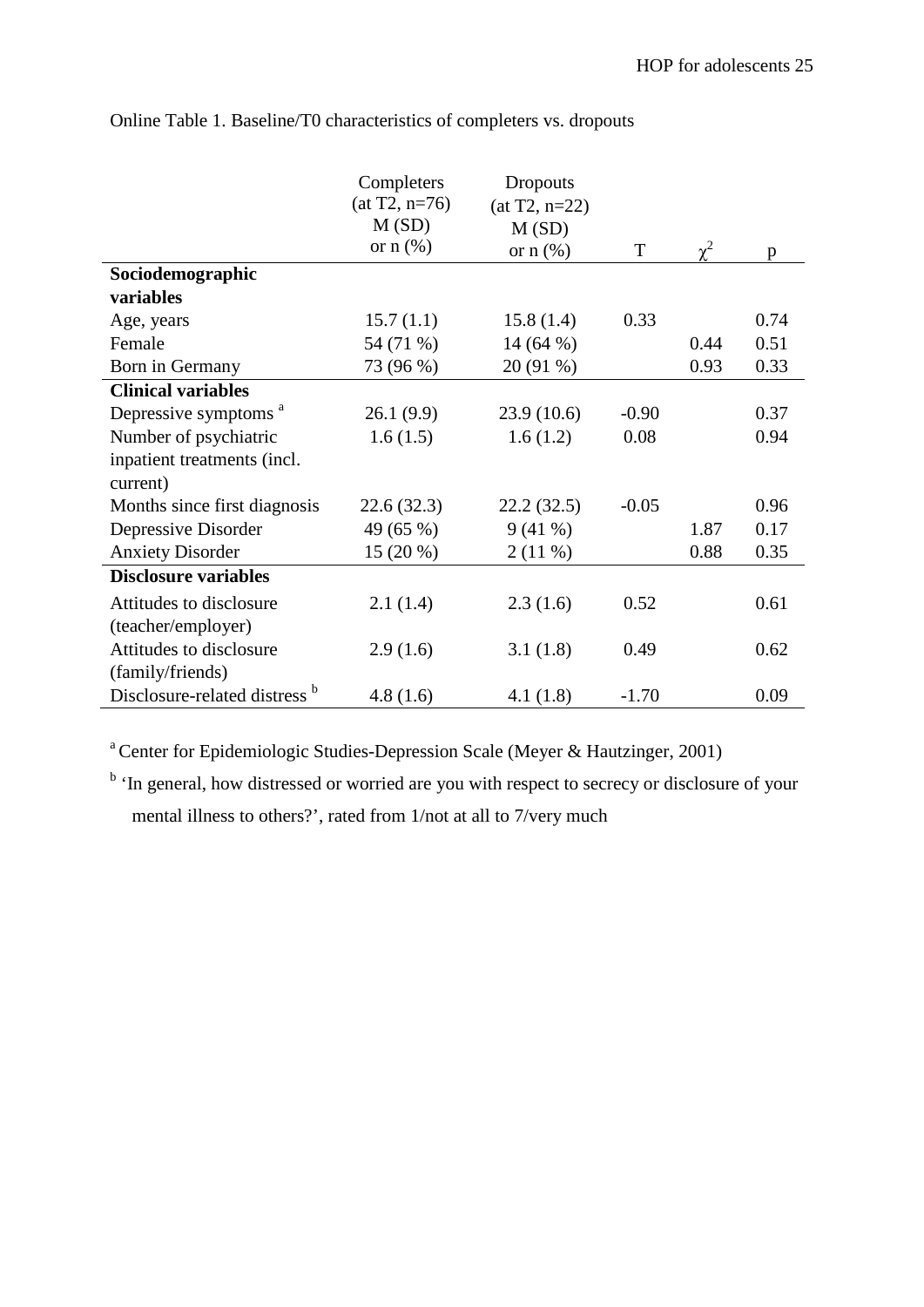|                              |            |               |               |                   |               |                   |             | T <sub>1</sub> |                  |                           | T <sub>2</sub> |                  |      |
|------------------------------|------------|---------------|---------------|-------------------|---------------|-------------------|-------------|----------------|------------------|---------------------------|----------------|------------------|------|
|                              |            |               |               | Group dif-        | Follow-       | Group dif-        |             |                |                  |                           |                |                  |      |
|                              |            | Baseline/T0   | Post/T1       | erence T1         | up/T2         | ference T2        |             | par-           |                  |                           | par-           |                  |      |
|                              |            | M(SD)         | M(SD)         | M (95%-CI)        | M(SD)         | M (95%-CI)        | $\mathbf F$ | tial $\eta^2$  | $\boldsymbol{p}$ | $\boldsymbol{\mathrm{F}}$ | tial $\eta^2$  | $\boldsymbol{p}$ |      |
| Stigma Stress <sup>a</sup>   | <b>HOP</b> | $-0.07(2.37)$ | $-2.33(1.91)$ | $-2.04$           | $-2.56(1.95)$ | $-2.28$           | 41.7        | 0.34           | $-.001$          | 33.9                      | 0.32           | < .001           |      |
|                              | Control    | $-0.35(2.13)$ | $-0.29(2.01)$ | $(-2.89 - -1.18)$ | $-0.28(2.09)$ | $(-3.20 - 1.35)$  |             |                |                  |                           |                |                  |      |
| Quality of Life <sup>b</sup> | HOP        | 28.97 (5.95)  | 30.32(7.37)   | 1.36              | 32.97 (5.92)  | 4.17              | 0.7         | 0.01           |                  |                           | 0.12           | 0.003            |      |
|                              | Control    | 28.92 (5.83)  | 28.97 (6.92)  | $(-1.75 - 4.46)$  | 28.80 (6.34)  | $(1.33 - 7.01)$   |             |                | 0.40             | 9.7                       |                |                  |      |
| Self-Stigma                  | <b>HOP</b> | 2.38(0.62)    | 2.18(0.56)    | $-0.14$           | 2.04(0.48)    | $-0.29$           | 4.3         | 0.05           | 0.040            | 10.9                      | 0.13           | 0.001            |      |
| $(ISMI)$ <sup>c</sup>        | Control    | 2.30(0.54)    | 2.32(0.48)    | $(-0.37 - 0.08)$  | 2.33(0.57)    | $(-0.53 - -0.05)$ |             |                |                  |                           |                |                  |      |
| Self-Stigma                  | <b>HOP</b> | 21.57 (8.58)  | 17.09(7.43)   | $-3.02$           | 15.16(7.37)   | $-5.05$           |             |                |                  | 11.1                      | 0.13           | 0.001            |      |
| $(SSMIS)^d$                  | Control    | 20.63 (7.64)  | 20.11 (8.75)  | $(-6.58 - 0.53)$  | 20.21 (10.23) | $(-9.14 - -0.97)$ | 6.6         | 0.08           | 0.012            |                           |                |                  |      |
| Empowerment/                 | HOP        | 2.33(0.78)    | 2.61(0.76)    | 0.28              | 2.69(0.61)    | 0.27              |             | 6.6            |                  | 0.012                     | 2.6            | 0.03             | 0.11 |
| Self-esteem <sup>e</sup>     | Control    | 2.31(0.66)    | 2.33(0.70)    | $(-0.04 - 0.60)$  | 2.43(0.70)    | $(-0.03 - 0.57)$  |             | $0.08\,$       |                  |                           |                |                  |      |
| Empowerment/                 | <b>HOP</b> | 2.43(0.60)    | 2.65(0.62)    | 0.19              | 2.70(0.62)    | 0.19              |             |                |                  |                           | 0.03           |                  |      |
| Optimism <sup>e</sup>        | Control    | 2.49(0.60)    | 2.46(0.69)    | $(-0.10 - 0.47)$  | 2.51(0.77)    | $(-0.13 - 0.51)$  | 4.6         | 0.05           | 0.036            | 2.1                       |                | 0.16             |      |
| Disclosure-related           | <b>HOP</b> | 4.70(1.65)    | 3.92(1.20)    | $-0.86$           | 3.43(1.53)    | $-1.30$           | 11.8        | 0.13           |                  | 14.4                      | 0.17           | < .001           |      |
| distress                     | Control    | 4.61(1.68)    | 4.78(1.44)    | $(-1.44 - -0.27)$ | 4.74(1.41)    | $(-1.97 - -0.63)$ |             |                | 0.001            |                           |                |                  |      |
| Secrecy <sup>f</sup>         | <b>HOP</b> | 3.74(0.83)    | 3.31(0.85)    | $-0.54$           | 3.15(0.96)    | $-0.86$           | 6.3         |                |                  |                           |                | < .001           |      |
|                              | Control    | 3.78(1.09)    | 3.86(1.12)    | $(-0.98 - -0.11)$ | 4.01(1.02)    | $(-1.32 - -0.41)$ |             | 0.07           | 0.014            | 16.0                      | 0.18           |                  |      |
|                              | <b>HOP</b> | 4.04(0.91)    | 3.71(0.98)    | $-0.44$           | 3.70(0.94)    | $-0.48$           |             |                |                  |                           |                |                  |      |
| Social withdrawal            | Control    | 4.04(1.09)    | 4.14(1.03)    | $(-0.88 - 0.00)$  | 4.17(1.05)    | $(-0.93 - -0.02)$ | 5.9         | 0.07           | 0.017            | 3.1                       | 0.04           | 0.09             |      |
|                              |            |               |               |                   |               |                   |             |                |                  |                           |                |                  |      |

Online Table 2. ANCOVAs for HOP and control groups (baseline score of each outcome and center as covariates; primary endpoints in bold print)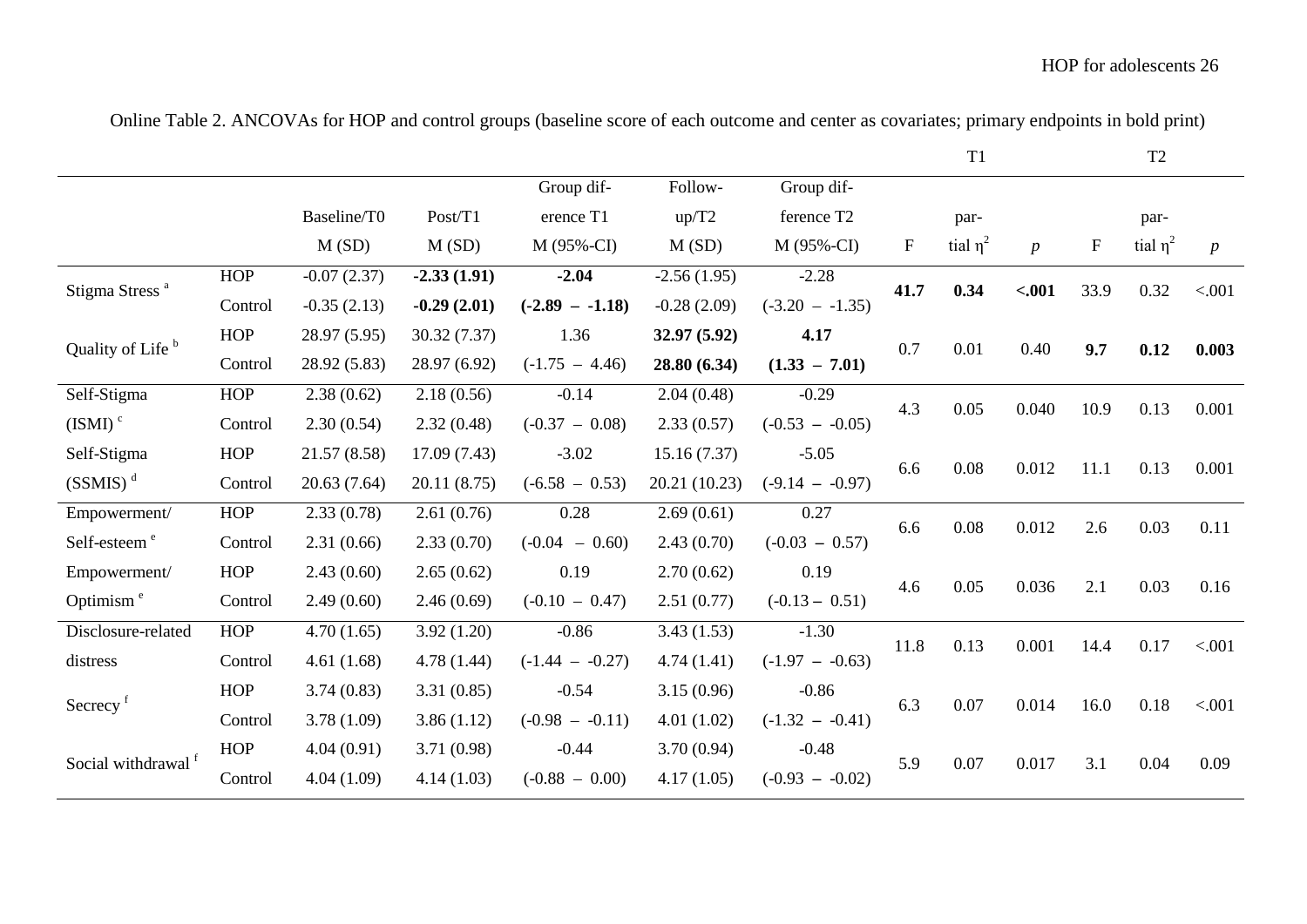| Help-seeking                   | <b>HOP</b> | 3.44(1.36)    | 4.28(1.32)    | 0.97             | 4.17(1.32)    | 0.82               | 14.5 | 0.15  | < .001 | 5.5  | 0.07 | 0.022  |
|--------------------------------|------------|---------------|---------------|------------------|---------------|--------------------|------|-------|--------|------|------|--------|
| (family/friends) $\frac{g}{g}$ | Control    | 3.30(1.45)    | 3.31(1.39)    | $(0.37 - 1.56)$  | 3.35(1.40)    | $(0.20 - 1.45)$    |      |       |        |      |      |        |
| Help-seeking                   | <b>HOP</b> | 3.59(1.31)    | 4.37(1.15)    | 0.72             | 4.61(1.12)    | 0.97               |      |       |        |      |      |        |
| (professional) $\frac{g}{g}$   | Control    | 3.63(1.28)    | 3.65(1.40)    | $(0.16 - 1.28)$  | 3.63(1.41)    | $(0.39 - 1.55)$    | 8.6  | 0.10  | 0.004  | 11.7 | 0.14 | 0.001  |
| Hopelessness <sup>h</sup>      | <b>HOP</b> | 14.42 (5.32)  | 13.18(4.51)   | $-1.21$          | 11.74 (3.83)  | $-2.21$            | 0.5  | 0.01  | 0.48   | 4.2  | 0.06 | 0.043  |
|                                | Control    | 14.82(5.11)   | 14.39 (4.81)  | $(-3.24 - 0.82)$ | 13.95 (4.78)  | $(-4.19 - -0.23)$  |      |       |        |      |      |        |
| Attitudes to                   | <b>HOP</b> | 3.10(1.62)    | 4.21(1.40)    | 1.21             | 4.13(1.44)    | 1.32               |      |       |        |      |      |        |
| disclosure (to                 | Control    | 2.83(1.59)    | 3.00(1.61)    | $(0.55 - 1.87)$  | 2.82(1.56)    | $(0.63 - 2.00)$    | 12.3 | 0.13  | 0.001  | 10.8 | 0.13 | 0.002  |
| family/friends)                |            |               |               |                  |               |                    |      |       |        |      |      |        |
| Attitudes to                   | <b>HOP</b> | 2.00(1.24)    | 2.60(1.33)    | 0.60             |               | 0.91               |      |       |        |      |      |        |
| disclosure (to                 |            |               |               |                  | 2.86(1.52)    |                    | 7.0  | 0.08  | 0.010  | 9.6  | 0.12 | 0.003  |
| teacher/employer)              | Control    | 2.27(1.58)    | 2.00(1.13)    | $(0.06 - 1.14)$  | 1.95(1.25)    | $(0.27 - 1.54)$    |      |       |        |      |      |        |
|                                | <b>HOP</b> | 14.64 (4.80)  | 15.48 (4.20)  | 0.46             | 16.67(4.13)   | 1.94               | 0.1  |       | 0.72   | 3.6  |      |        |
| Stage of recovery <sup>1</sup> | Control    | 14.92 (4.35)  | 15.02(4.70)   | $(-1.49 - 2.40)$ | 14.73 (4.29)  | $(0.00 - 3.88)$    |      | 0.002 |        |      | 0.05 | 0.06   |
| Depressive                     | <b>HOP</b> | 26.22 (10.05) | 22.28 (11.34) | $-1.30$          | 18.16 (10.27) | $-6.55$            |      |       |        |      |      |        |
| symptoms <sup>3</sup>          | Control    | 24.92 (10.16) | 23.58 (10.94) | $(-6.14 - 3.55)$ | 24.71 (11.24) | $(-11.47 - -1.63)$ | 0.6  | 0.01  | 0.43   | 14.0 | 0.16 | < .001 |

<sup>a</sup> Stigma Stress Scale (Rüsch et al., 2009); <sup>b</sup>KIDSCREEN-10 Index (Ravens-Sieberer et al., 2010); <sup>c</sup>Internalized Stigma of Mental Illness Inventory, Short Form (Boyd et al., 2014); <sup>d</sup> Self-Stigma of Mental Illness Scale-Short Form, subscale apply/self-concurrence (Corrigan et al., 2012); <sup>e</sup> Empowerment Scale (Rogers et al., 1997); <sup>f</sup> Stigma Coping Orientation Scales (Link et al., 1991); <sup>g</sup> General Help Seeking Questionnaire (Wilson et al., 2005); <sup>h</sup> Beck Hopelessness Scale, Short Version (Yip & Cheung, 2006); <sup>i</sup>Self-Identified Stage of Recovery Scale (Andresen et al., 2010); <sup>j</sup>Center for Epidemiologic Studies-Depression Scale (Meyer & Hautzinger, 2001)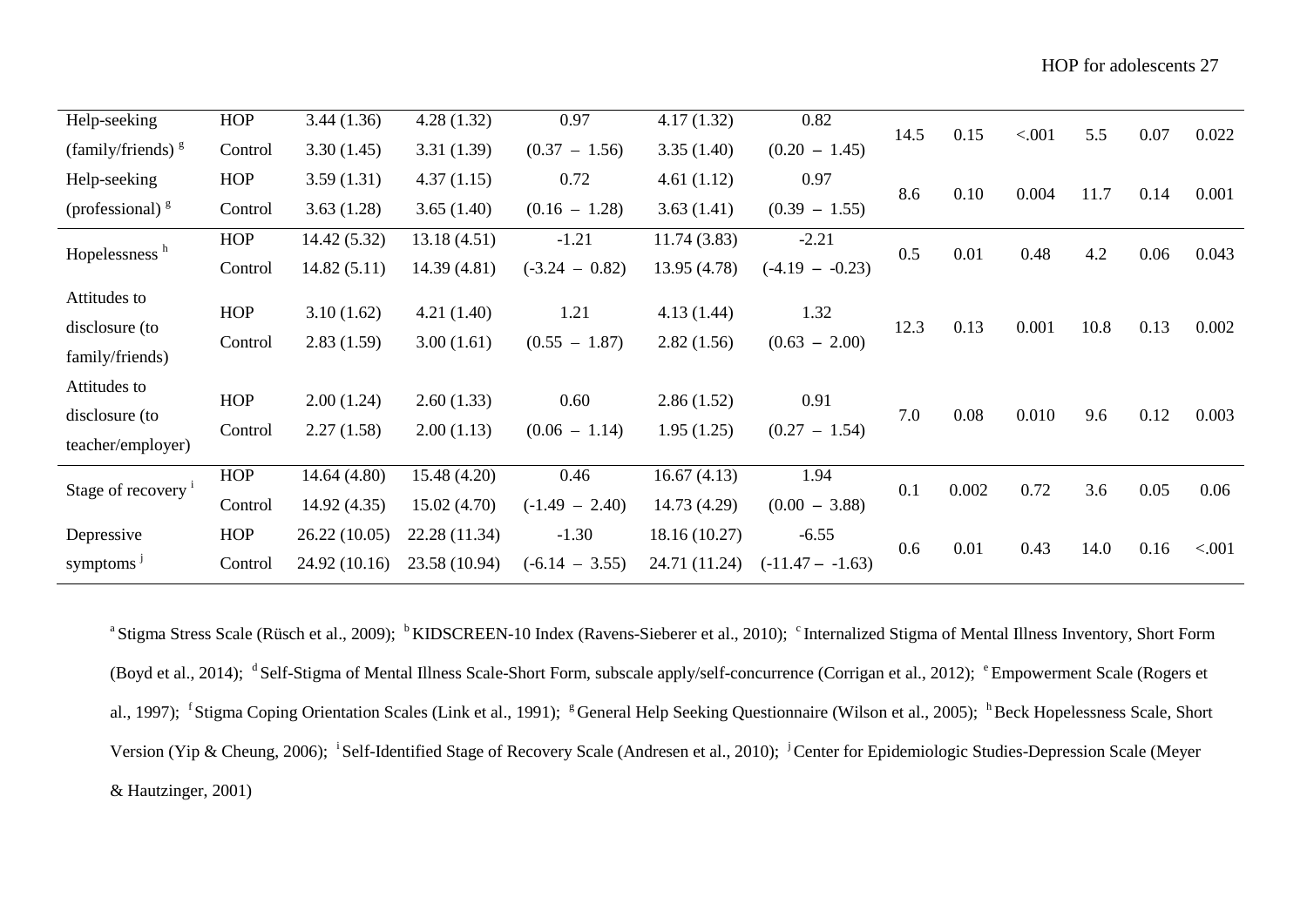# Online Table 3. CONSORT checklist

|                           | <b>Item</b>     |                                                                     | <b>Reported</b><br>on page |
|---------------------------|-----------------|---------------------------------------------------------------------|----------------------------|
| <b>Section/Topic</b>      | N <sub>0</sub>  | <b>Checklist item</b>                                               | N <sub>o</sub>             |
| <b>Title and abstract</b> |                 |                                                                     |                            |
|                           | 1a              | Identification as a randomised trial in the title                   |                            |
|                           | 1 <sub>b</sub>  | Structured summary of trial design, methods, results, and           |                            |
|                           |                 | conclusions                                                         | $\overline{2}$             |
| <b>Introduction</b>       |                 |                                                                     |                            |
| Background and            | 2a              | Scientific background and explanation of rationale                  | $3-4$                      |
| objectives                | 2 <sub>b</sub>  | Specific objectives or hypotheses                                   | 4                          |
|                           |                 |                                                                     |                            |
| <b>Methods</b>            |                 |                                                                     |                            |
| Trial design              | 3a              | Description of trial design (such as parallel, factorial) including |                            |
|                           |                 | allocation ratio                                                    | 4                          |
|                           | 3 <sub>b</sub>  | Important changes to methods after trial commencement (such         |                            |
|                           |                 | as eligibility criteria), with reasons                              |                            |
| Participants              | 4a              | Eligibility criteria for participants                               | $4 - 5$                    |
|                           | 4b              | Settings and locations where the data were collected                | $\overline{4}$             |
| Interventions             | 5               | The interventions for each group with sufficient details to allow   |                            |
|                           |                 | replication, including how and when they were actually              |                            |
|                           |                 | administered                                                        | $6 - 7$                    |
| Outcomes                  | 6a              | Completely defined pre-specified primary and secondary              |                            |
|                           |                 | outcome measures, including how and when they were assessed         | $7-9$                      |
|                           | 6b              | Any changes to trial outcomes after the trial commenced, with       |                            |
|                           |                 | reasons                                                             | 5                          |
| Sample size               | 7a              | How sample size was determined                                      |                            |
|                           | 7 <sub>b</sub>  | When applicable, explanation of any interim analyses and            |                            |
| Randomisation:            |                 | stopping guidelines                                                 |                            |
|                           | 8a              | Method used to generate the random allocation sequence              |                            |
| Sequence<br>generation    | 8 <sub>b</sub>  | Type of randomisation; details of any restriction (such as          | 5                          |
|                           |                 | blocking and block size)                                            | $\sqrt{5}$                 |
| Allocation                | 9               | Mechanism used to implement the random allocation sequence          |                            |
| concealment               |                 | (such as sequentially numbered containers), describing any steps    | 5                          |
| mechanism                 |                 | taken to conceal the sequence until interventions were assigned     |                            |
| Implementation            | 10              | Who generated the random allocation sequence, who enrolled          |                            |
|                           |                 | participants, and who assigned participants to interventions        | $\mathfrak{S}$             |
| <b>Blinding</b>           | 11a             | If done, who was blinded after assignment to interventions (for     |                            |
|                           |                 | example, participants, care providers, those assessing outcomes)    |                            |
|                           |                 | and how                                                             | 5                          |
|                           | 11 <sub>b</sub> | If relevant, description of the similarity of interventions         |                            |
| Statistical methods       | 12a             | Statistical methods used to compare groups for primary and          |                            |
|                           |                 | secondary outcomes                                                  | $9-10$                     |
|                           | 12 <sub>b</sub> | Methods for additional analyses, such as subgroup analyses and      |                            |